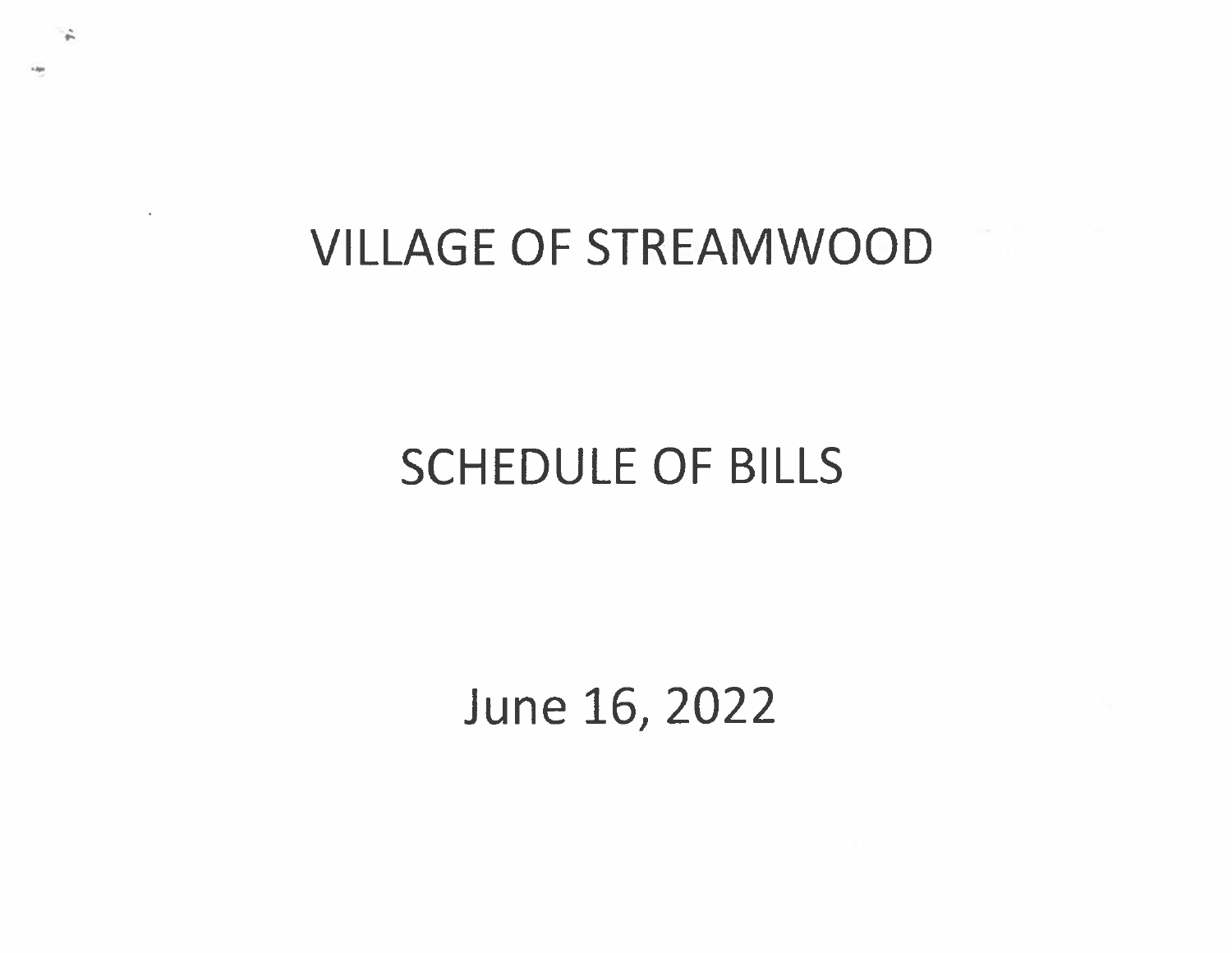

**BILL LIST** Page 1 of 25

| VENDOR NAME / P.O.                   | <b>INV DATE</b> | CHECK#       | <b>ACCOUNT</b> | <b>INVOICE NET</b> | <b>INVOICE DESCRIPTION</b>                     |  |
|--------------------------------------|-----------------|--------------|----------------|--------------------|------------------------------------------------|--|
| 2734 Sensys Gatso USA, Inc.          |                 |              |                |                    |                                                |  |
| 20221172                             | 6/6/2022        | 83189        | 014100 5333    | \$15,000.00        | Red Light Cameras - 5/2022                     |  |
|                                      |                 |              |                | \$15,000.00        |                                                |  |
| 2761 4 Imprint Inc.                  |                 |              |                |                    |                                                |  |
|                                      | 6/16/2022       | <b>PCARD</b> | 010200 5302    | \$166,50           | Promo Jar Openers                              |  |
|                                      |                 |              |                | \$166.50           |                                                |  |
| 3306 Ackerman Tree Specialists, Inc. |                 |              |                |                    |                                                |  |
| 20213034                             | 5/26/2022       | 83148        | 136306 5354    | \$600.00           | Tree Trimming-Behind 112 Bittersweet           |  |
|                                      |                 |              |                | \$600.00           |                                                |  |
| 751 AEP Energy                       | 5/24/2022       | 83149        | 417100 5314    | \$185.16           | Service Address - 1500 E Lake St Water Twr     |  |
|                                      | 5/24/2022       | 83149        | 136318 5354    | S84.31             | Service Address - 124 Rosewood Dr Pond Aerator |  |
|                                      | 5/25/2022       | 83149        | 417100 5314    | \$531.35           | Service Address - 590 Bartlett Rd              |  |
|                                      | 5/23/2022       | 83149        | 417100 5314    | \$486.27           | Service Address - 130 N Park                   |  |
|                                      | 5/23/2022       | 83149        | 417100 5314    | \$161.83           | Service Address - 100 Hazelnut                 |  |
|                                      | 5/23/2022       | 83149        | 417100 5314    | \$421.88           | Service Address - 124 Green Meadows            |  |
|                                      | 5/23/2022       | 83149        | 417100 5314    | S46.36             | Service Address - 210 Green Meadows            |  |
|                                      | 5/23/2022       | 83149        | 417100 5314    | \$151.95           | Service Address - 360 Juniper Cir              |  |
|                                      | 5/23/2022       | 83149        | 417100 5314    | \$201.44           | Service Address - 791 Schaumburg Rd            |  |
|                                      | 5/23/2022       | 83149        | 417100 5314    | \$220.30           | Service Address -310 Ascot                     |  |
|                                      | 5/23/2022       | 83149        | 417100 5314    | \$177.85           | Service Address - 616 W Schaumburg             |  |
|                                      | 5/23/2022       | 83149        | 417100 5314    | \$24.51            | Service Address - 611 East Ave                 |  |
|                                      | 5/23/2022       | 83149        | 417100 5314    | \$223.31           | Service Address - 409 North Ave                |  |
|                                      | 5/23/2022       | 83149        | 417100 5314    | \$160.19           | Service Address - 124 Rosewood                 |  |
|                                      | 5/23/2022       | 83149        | 417100 5314    | \$121.88           | Service Address - 1942 Williamsburg            |  |
|                                      | 5/31/2022       | 83149        | 016100 5314    | \$15.31            | Service Address - 0 SE Cor Bode Rd Lite        |  |
|                                      | 5/23/2022       | 83149        | 016100 5314    | \$225.63           | Service Address - 0 Irving Park Lite           |  |
|                                      | 5/25/2022       | 83149        | 016100 5314    | \$246.23           | Service Address - 0 Irving Park Lite           |  |
|                                      | 5/26/2022       | 83149        | 016100 5314    | \$40.41            | Service Address - 1523 Burgundy Pkwy Lite      |  |
|                                      | 5/25/2022       | 83149        | 016100 5314    | \$20.05            | Service Address - Ramblewood Dr. Lite          |  |
|                                      | 5/26/2022       | 83149        | 016100 5314    | \$16.09            | Service Address - o Park Blvd Lite             |  |
|                                      |                 |              |                |                    |                                                |  |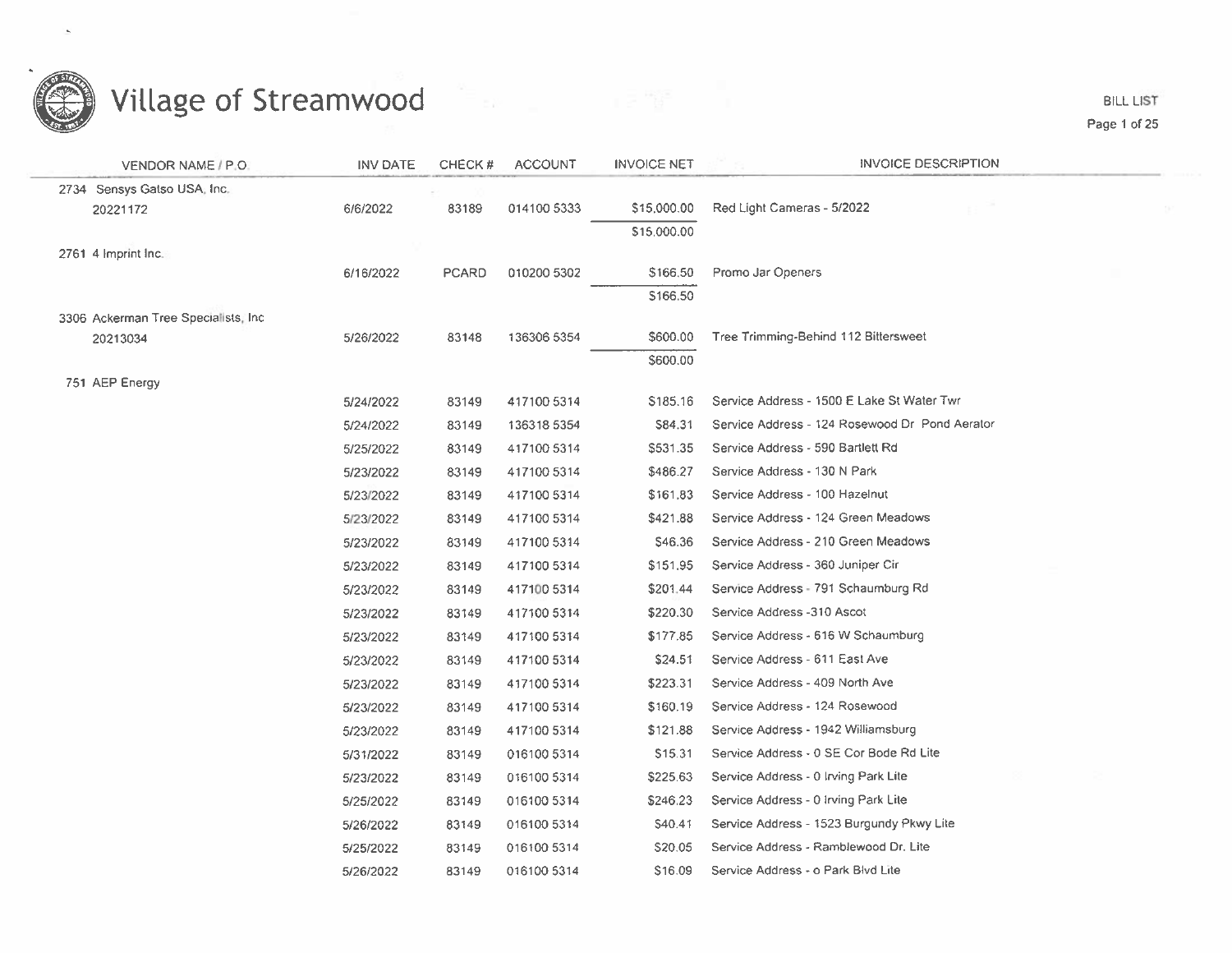

**BILL LIST** Page 2 of 25

| VENDOR NAME / P.O.              | <b>INV DATE</b> | CHECK# | <b>ACCOUNT</b> | <b>INVOICE NET</b> | <b>INVOICE DESCRIPTION</b>                  |
|---------------------------------|-----------------|--------|----------------|--------------------|---------------------------------------------|
| 751                             | 5/25/2022       | 83149  | 016100 5314    | \$1,629.28         | Service Address - 3 Veneto Ct Lite          |
|                                 |                 |        |                | \$5,391.59         |                                             |
| 24 Air One Equipment Inc        |                 |        |                |                    |                                             |
| 20221136                        | 6/2/2022        | 83150  | 015100 5415    | \$410.00           | Fire Fighting Equipment                     |
| 20221173                        | 6/2/2022        | 83150  | 015100 5311    | \$18.55            | Fire Fighting Equipment                     |
| 20221173                        | 6/2/2022        | 83150  | 015100 5415    | \$65.00            | Fire Fighting Equipment                     |
|                                 |                 |        |                | \$493.55           |                                             |
| 2580 Al Warren Oil Company Inc. |                 |        |                |                    |                                             |
|                                 | 6/6/2022        | 83151  | 016100 5461    | \$435.88           | Hyd Oil & Gear Lube-PW/PD                   |
|                                 | 6/7/2022        | 83151  | 016100 5461    | \$386.23           | 5W30 & Hydraulic Oil                        |
|                                 | 6/6/2022        | 83151  | 417100 5461    | \$653.81           | Hyd Oil & Gear Lube-PW/PD                   |
|                                 | 6/7/2022        | 83151  | 417100 5461    | \$579.35           | 5W30 & Hydraulic Oil                        |
|                                 | 6/6/2022        | 83151  | 014100 5461    | \$281.19           | Hyd Oil & Gear Lube-PW/PD                   |
|                                 | 6/7/2022        | 83151  | 015100 5461    | \$965.58           | 5W30 & Hydraulic Oil                        |
|                                 | 6/7/2022        | 83151  | 010000 2706    | \$4,596.70         | 5W30 & Hydraulic Oil                        |
|                                 |                 |        |                | \$7,898.74         |                                             |
| 2603 All Types Elevators Inc.   |                 |        |                |                    |                                             |
| 20221174                        | 6/2/2022        | 83152  | 015100 5352    | \$449.00           | Elevator Repair - ST 32                     |
|                                 |                 |        |                | \$449.00           |                                             |
| 415 Altorfer Industries Inc.    |                 | 83153  | 016100 5461    | \$806.18           | PW Parts-May                                |
|                                 | 5/30/2022       |        |                |                    |                                             |
|                                 | 5/30/2022       | 83153  | 417100 5461    | \$1,209.26         | PW Parts-May                                |
| 43 American Public Works Assoc  |                 |        |                | \$2,015.44         |                                             |
|                                 | 6/16/2022       | PCARD  | 016100 5302    | \$30.00            | Vactor Factory Tour-Evaristo Kuhns, Aguilar |
|                                 | 6/16/2022       | PCARD  | 417100 5302    | \$45.00            | Vactor Factory Tour-Evaristo Kuhns, Aguilar |
|                                 |                 |        |                | \$75.00            |                                             |
| 45 American Water Works Assoc   |                 |        |                |                    |                                             |
| 20221146                        | 6/2/2022        | 83154  | 417100 5304    | \$85.00            | Renew Membership Dues-Brad Feldhausen       |
|                                 |                 |        |                | \$85.00            |                                             |
|                                 |                 |        |                |                    |                                             |

57 Arjay Printing Inc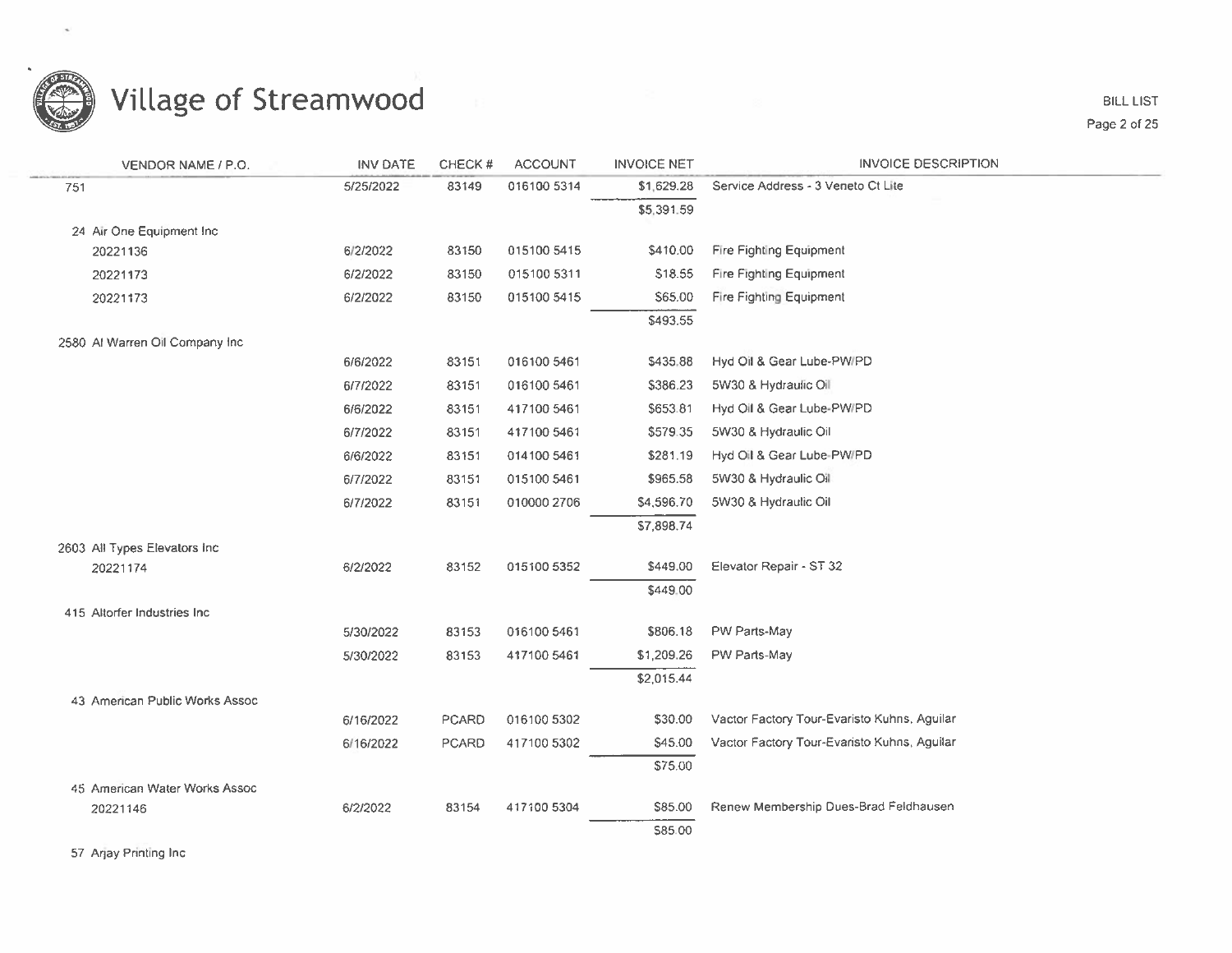

 $\langle \mathcal{R} \rangle$ 

| VENDOR NAME / P.O.                          | <b>INV DATE</b> | CHECK#       | <b>ACCOUNT</b> | <b>INVOICE NET</b> | <b>INVOICE DESCRIPTION</b>                        |
|---------------------------------------------|-----------------|--------------|----------------|--------------------|---------------------------------------------------|
| 57 20221089                                 | 5/24/2022       | 83155        | 417100 5303    | \$355.00           | Water shutoff door tags-Blue                      |
| 20221130                                    | 6/1/2022        | 83155        | 016100 5402    | \$60.00            | PW Time Cards                                     |
| 20221130                                    | 6/1/2022        | 83155        | 417100 5402    | \$90.00            | PW Time Cards                                     |
|                                             |                 |              |                | \$505.00           |                                                   |
| 3197 Associated Technical Services LTD      |                 |              |                |                    |                                                   |
| 20221121                                    | 5/20/2022       | 83156        | 417100 5333    | \$1,072.00         | Emergency Leak Location-312 White Wood Dr         |
|                                             |                 |              |                | \$1,072.00         |                                                   |
| 941 Avalon Petroleum Company                |                 |              |                |                    |                                                   |
|                                             | 5/26/2022       | 83157        | 010000 2704    | \$7,947.00         | PD Diesel May 26, 2022                            |
|                                             | 5/20/2022       | 83157        | 010000 2704    | \$10,330.67        | PW Unleaded May 20, 2022                          |
|                                             |                 |              |                | \$18,277.67        |                                                   |
| 400035 Baxter & Woodman, Inc.               |                 |              |                |                    |                                                   |
| 20220572                                    | 5/23/2022       | 83159        | 417100 5603    | \$721.25           | ARPA Lake to North Watermain Phase 2 Eng Services |
|                                             |                 |              |                | \$721.25           |                                                   |
| 718 Brand It On Apparel Company<br>20221138 | 6/1/2022        | 83163        | 016100 5413    | \$58.00            | New Hire Clothing - Tylak                         |
|                                             | 6/1/2022        | 83163        | 417100 5413    | \$87.00            | New Hire Clothing - Tylak                         |
| 20221138                                    |                 |              |                | \$145.00           |                                                   |
| 766 Bravo Wellness LLC                      |                 |              |                |                    |                                                   |
|                                             | 5/31/2022       | 83164        | 019100 5391    | \$1,075.00         | Employee Incentives - April                       |
|                                             |                 |              |                | \$1,075.00         |                                                   |
| 99 CDW LLC                                  |                 |              |                |                    |                                                   |
| 20221116                                    | 6/2/2022        | 83166        | 012400 5651    | \$1,585.20         | Web Filter Maintenance                            |
| 20221177                                    | 6/2/2022        | 83166        | 012400 5651    | \$135.46           | Computer Equipment                                |
|                                             |                 |              |                | \$1,720.66         |                                                   |
| 2831 Cedar Path Nurseries                   |                 |              |                |                    |                                                   |
| 20221030                                    | 5/31/2022       | 83167        | 136319 5354    | \$1,834.00         | Suncrest N. Berm Plantings-SSA #19                |
|                                             |                 |              |                | \$1,834.00         |                                                   |
| 1992 Cellco Partnership                     |                 |              |                |                    |                                                   |
|                                             | 6/16/2022       | PCARD        | 012400 5651    | \$29.99            | Motor Phone Upgrade - Boehm                       |
|                                             | 6/16/2022       | <b>PCARD</b> | 012400 5651    | \$29.99            | Motor Phone Upgrade - Spaid                       |
|                                             | 6/16/2022       | <b>PCARD</b> | 012400 5651    | \$22.49            | Motor Phone Accessories                           |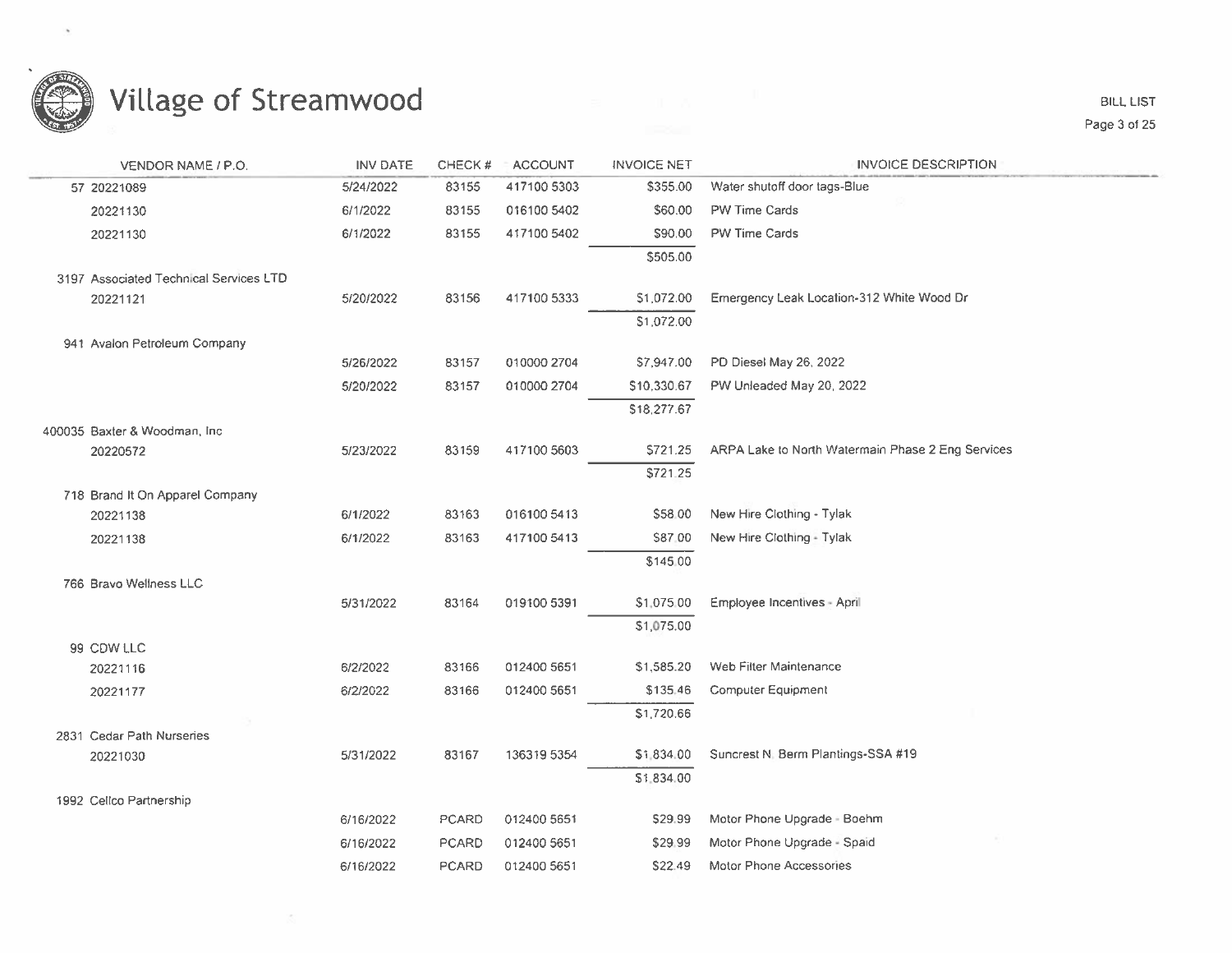

**BILL LIST** Page 4 of 25

| VENDOR NAME / P.O.             | <b>INV DATE</b> | CHECK#       | <b>ACCOUNT</b> | <b>INVOICE NET</b> | <b>INVOICE DESCRIPTION</b>          |
|--------------------------------|-----------------|--------------|----------------|--------------------|-------------------------------------|
| 1992                           | 6/16/2022       | <b>PCARD</b> | 012400 5651    | \$22.49            | <b>Motor Phone Accessories</b>      |
|                                | 6/16/2022       | <b>PCARD</b> | 012400 5651    | \$22.49            | Motor Phone Accessories             |
|                                | 6/16/2022       | <b>PCARD</b> | 012400 5651    | \$22.49            | Motor Phone Accessories             |
|                                | 6/16/2022       | <b>PCARD</b> | 012400 5651    | \$37.49            | Motor Phone Accessories             |
|                                |                 |              |                | \$187.43           |                                     |
|                                | 5/22/2022       | 83254        | 013100 5312    | \$873.42           | Service Account - 685008710-00001   |
|                                | 5/22/2022       | 83254        | 012100 5312    | \$52.28            | Service Account - 685008710-00001   |
|                                | 5/22/2022       | 83254        | 012300 5312    | \$42.28            | Service Account - 685008710-00001   |
|                                | 5/22/2022       | 83254        | 417100 5312    | \$52.28            | Service Account - 685008710-00001   |
|                                | 5/22/2022       | 83254        | 015100 5312    | \$824.40           | Service Account - 685008710-00001   |
|                                | 5/22/2022       | 83254        | 428100 5312    | S78.29             | Service Account - 685008710-00001   |
|                                | 5/22/2022       | 83254        | 012400 5312    | \$131.84           | Service Account - 685008710-00001   |
|                                | 5/22/2022       | 83254        | 010100 5312    | \$42.28            | Service Account - 685008710-00001   |
|                                | 5/22/2022       | 83254        | 014100 5312    | \$1,830.53         | Service Account - 685008710-00001   |
|                                | 5/22/2022       | 83254        | 417100 5312    | \$785.51           | Service Account - 685008710-00001   |
|                                | 5/22/2022       | 83254        | 016100 5312    | \$523.67           | Service Account - 685008710-00001   |
|                                |                 |              |                | \$5,236.78         |                                     |
| 3064 Chicago Parts & Sound LLC |                 |              |                |                    |                                     |
|                                | 5/31/2022       | 83169        | 016100 5461    | \$104.92           | PW/PD/Shop-May                      |
|                                | 5/31/2022       | 83169        | 417100 5461    | \$157.39           | PW/PD/Shop-May                      |
|                                | 5/31/2022       | 83169        | 014100 5461    | \$649.85           | PW/PD/Shop-May                      |
|                                | 5/31/2022       | 83169        | 010000 2706    | \$428.34           | PW/PD/Shop-May                      |
|                                |                 |              |                | \$1,340.50         |                                     |
| 2883 Circl CM Holdings Inc.    |                 |              |                |                    |                                     |
| 20221120                       | 5/23/2022       | 83160        | 417100 5352    | \$850.00           | Locksley L.S. Pump Failure-05.23.22 |
|                                |                 |              |                | \$850.00           |                                     |
| 3 CIT Trucks LLC               |                 |              |                | \$236.78           | PW Parts-May                        |
|                                | 6/1/2022        | 83170        | 016100 5461    |                    |                                     |
|                                | 6/1/2022        | 83170        | 417100 5461    | \$355.18           | PW Parts-May                        |
|                                |                 |              |                | \$591.96           |                                     |
| 254 Citibank NA<br>20221179    | 6/2/2022        | 83195        | 015100 5301    | \$34.16            | <b>Fire Station Supplies</b>        |
|                                |                 |              |                |                    |                                     |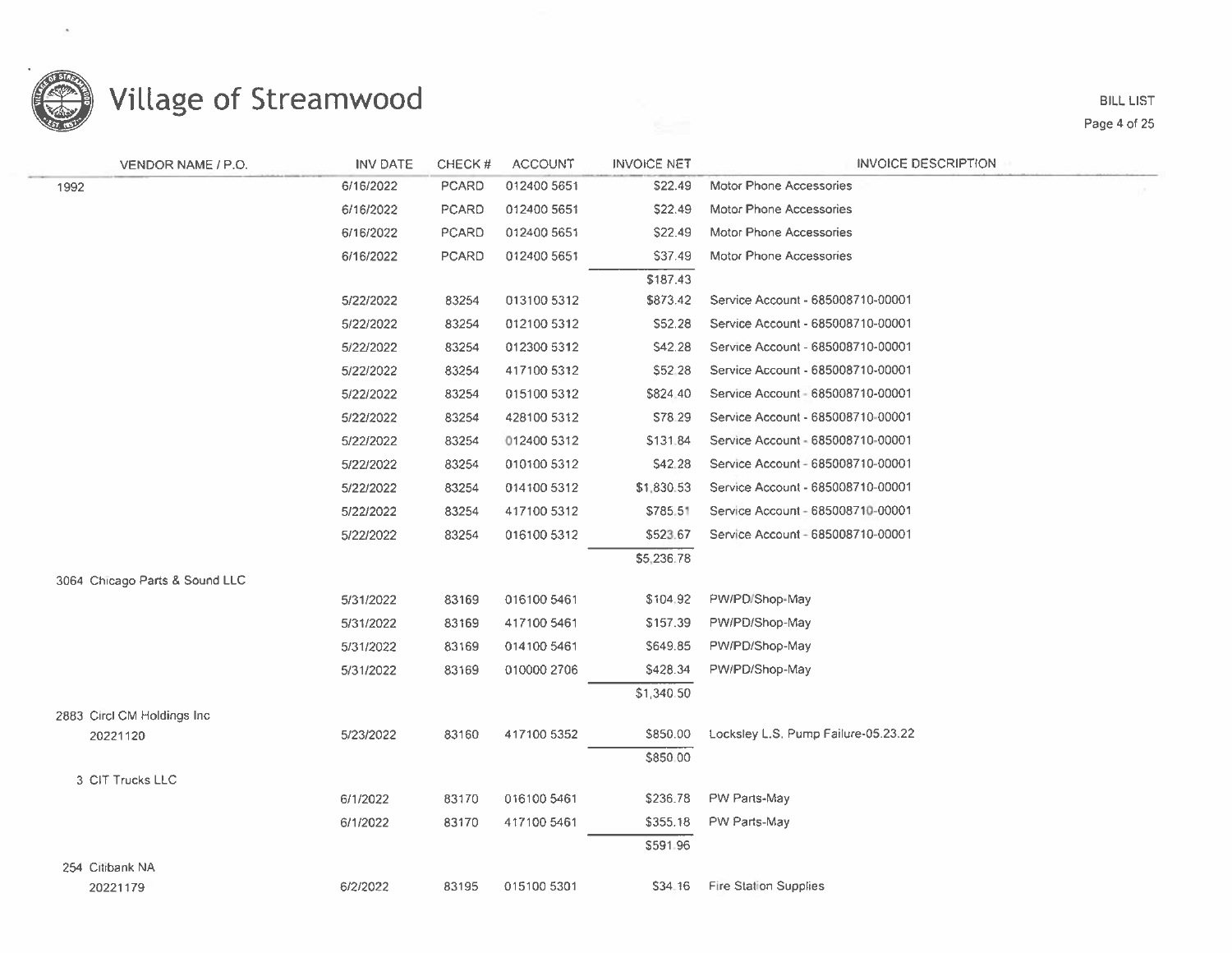

**BILL LIST** Page 5 of 25

| VENDOR NAME / P.O.                 | INV DATE  | CHECK# | <b>ACCOUNT</b> | <b>INVOICE NET</b> | <b>INVOICE DESCRIPTION</b>             |
|------------------------------------|-----------|--------|----------------|--------------------|----------------------------------------|
| 254 20221179                       | 6/2/2022  | 83195  | 015100 5431    | \$136.84           | <b>Fire Station Supplies</b>           |
| 20221179                           | 6/2/2022  | 83195  | 015100 5435    | \$129.75           | <b>Fire Station Supplies</b>           |
|                                    |           |        |                | \$300.75           |                                        |
| 1264 Clauss Brothers Inc           |           |        |                |                    |                                        |
| 20221197                           | 5/31/2022 | 83171  | 013100 5333    | \$1,500.00         | <b>High Grass</b>                      |
|                                    |           |        |                | \$1,500.00         |                                        |
| 836 Collins, Radja & Hartwell      |           |        |                |                    |                                        |
| 20221199                           | 6/2/2022  | 83172  | 621200 5333    | \$400.00           | Disability Review - Kukla              |
| 20221200                           | 6/2/2022  | 83172  | 621200 5333    | \$200.00           | Disability Review - Jacobs             |
| 20221201                           | 6/2/2022  | 83172  | 621200 5333    | \$500.00           | Disability Review - Kukla              |
| 20221202                           | 6/1/2022  | 83172  | 621200 5333    | \$700.00           | Quarterly Retainer - Q3 2022           |
|                                    |           |        |                | \$1,800.00         |                                        |
| 2560 Comcast Holdings Corporation  |           |        |                |                    |                                        |
|                                    | 5/20/2022 | 83173  | 012400 5312    | \$299.85           | Service Address - 301 E Irving Park Rd |
|                                    | 5/27/2022 | 83173  | 012400 5312    | \$194.90           | Service Address - 1204 S Park Ave      |
|                                    |           |        |                | \$494.75           |                                        |
| 127 Commonwealth Edison            |           |        |                |                    |                                        |
|                                    | 5/23/2022 | 83174  | 417100 5314    | \$678.50           | Service Address- 220 E Streamwood Blvd |
|                                    |           |        |                | \$678,50           |                                        |
| 3148 Conrad Polygraph Inc.         |           |        |                |                    |                                        |
| 20221144                           | 6/2/2022  | 83175  | 010400 5333    | \$480.00           | Polygraph Exams                        |
|                                    |           |        |                | \$480.00           |                                        |
| 469 Conway Shield                  | 6/16/2022 | PCARD  | 015100 5413    | \$1,092.66         | <b>Helmet Shields</b>                  |
|                                    |           |        |                | \$1,092.66         |                                        |
| 673 Dacra Adjudication Systems LLC |           |        |                |                    |                                        |
| 20221194                           | 6/6/2022  | 83177  | 014100 5333    | \$1,575.00         | Investigations - 5/2022                |
|                                    |           |        |                | \$1,575.00         |                                        |
| 151 Dell Marketing LP              |           |        |                |                    |                                        |
| 20221034                           | 6/2/2022  | 83178  | 012400 5651    | \$740.98           | 0365 G3 Licenses (2)                   |
|                                    |           |        |                | \$740.98           |                                        |
|                                    |           |        |                |                    |                                        |

3297 Diamond Auto Detailing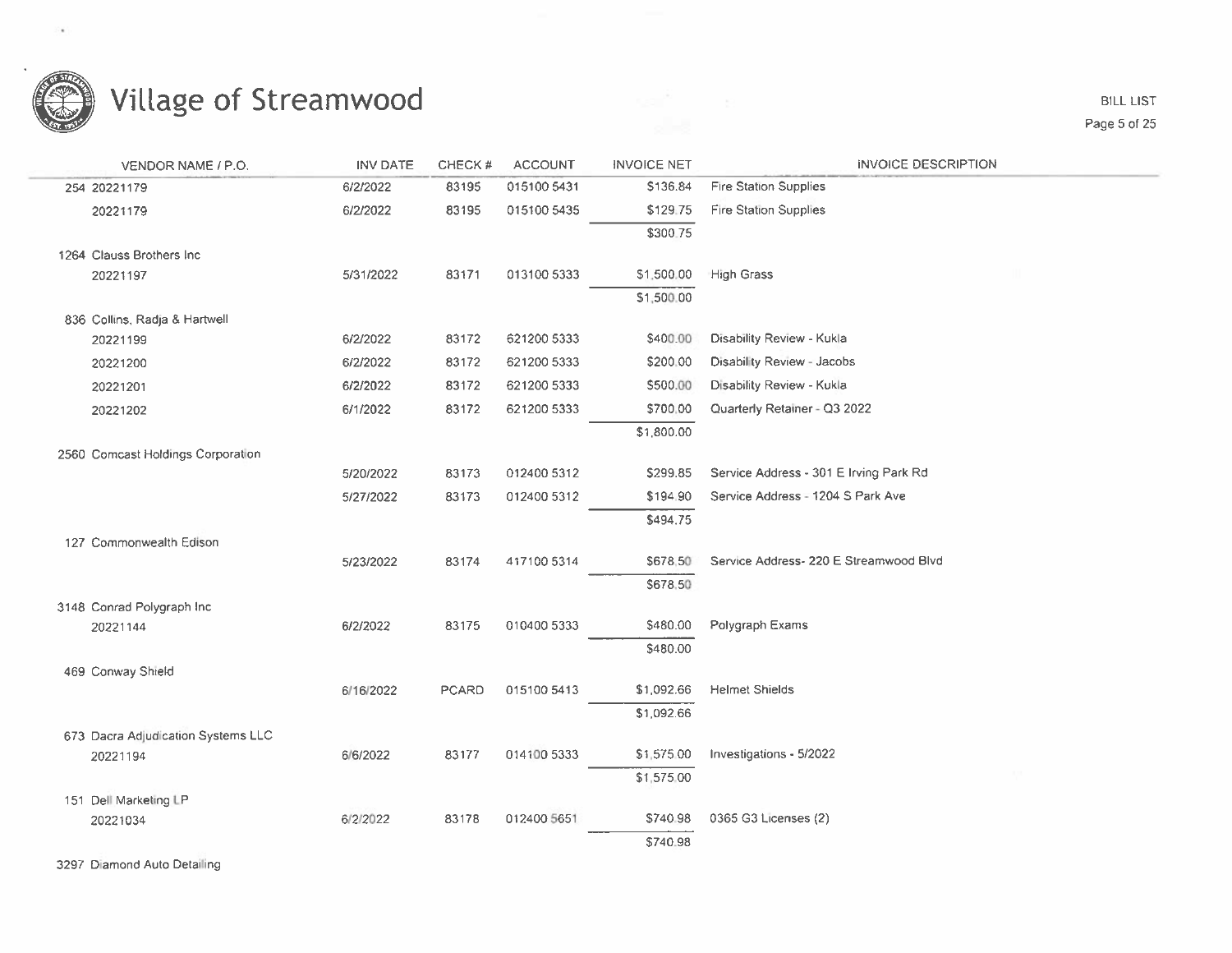

**BILL LIST** Page 6 of 25

| VENDOR NAME / P.O.                  | <b>INV DATE</b> | CHECK # | <b>ACCOUNT</b> | <b>INVOICE NET</b> | <b>INVOICE DESCRIPTION</b>                         |
|-------------------------------------|-----------------|---------|----------------|--------------------|----------------------------------------------------|
| 3297 20221157                       | 5/31/2022       | 83179   | 013100 5461    | \$125.00           | Interior Detail-Peterson/Harris                    |
|                                     |                 |         |                | \$125.00           |                                                    |
| 520 Douglas Robertson               |                 |         |                |                    |                                                    |
| 20221186                            | 6/6/2022        | 83230   | 014100 5413    | \$545.35           | <b>Clothing Reimbursement</b>                      |
|                                     |                 |         |                | \$545.35           |                                                    |
| 303 E & B Fire and Safety Inc.      |                 |         |                |                    |                                                    |
| 20212273                            | 6/2/2022        | 83181   | 015100 5413    | \$13,570.65        | Bunker Gear-Coats, Pants, and Stay Safe Protection |
|                                     |                 |         |                | \$13,570.65        |                                                    |
| 3359 E K Kuhn Inc                   |                 |         |                |                    |                                                    |
| 20221134                            | 5/31/2022       | 83158   | 019100 5391    | \$367.00           | Summer Celebration-Banners                         |
|                                     |                 |         |                | \$367.00           |                                                    |
| 173 Elgin Key And Lock Company Inc. |                 |         |                |                    |                                                    |
| 20221176                            | 6/2/2022        | 83182   | 417100 5354    | \$21.00            | Lift Stations - Keys for Locks - Water Dept        |
|                                     |                 |         |                | \$21.00            |                                                    |
| 2607 Elliott Auto Supply Co Inc.    |                 |         |                |                    |                                                    |
|                                     | 5/31/2022       | 83184   | 016100 5671    | \$383.46           | Shop Tool Parts-May                                |
|                                     |                 |         |                | \$383.46           |                                                    |
| 2270 Eric Pagels                    |                 |         |                |                    |                                                    |
| 20221192                            | 6/6/2022        | 83226   | 014100 5413    | \$219.46           | Supplies Reimbursement                             |
|                                     |                 |         |                | \$219.46           |                                                    |
| 183 Examiner Publications Inc.      | 6/2/2022        | 83183   | 010300 5333    | \$50.00            | Help Wanted - PW Seasonal & Police Services Clerk  |
| 20221122                            |                 |         |                | \$50.00            | Help Wanted - PW Seasonal & Police Services Clerk  |
| 20221122                            | 6/2/2022        | 83183   | 012100 5301    |                    |                                                    |
| 20221145                            | 6/2/2022        | 83183   | 012100 5301    | \$50.00            | Help Wanted - Public Works Seasonal                |
|                                     |                 |         |                | \$150.00           |                                                    |
| 194 FGM Architects Inc.             |                 |         |                |                    | Miscellaneous Projects-Police                      |
| 20221126                            | 5/17/2022       | 83185   | 349300 5611    | \$7,145.75         |                                                    |
|                                     |                 |         |                | \$7,145.75         |                                                    |
| 1665 First Aid Corporation          |                 | 83147   | 010000 2706    | \$129.49           | Lubricant-Shop                                     |
|                                     | 5/17/2022       |         |                |                    |                                                    |
|                                     | 5/25/2022       | 83147   | 010000 2706    | \$177.67           | Lubricant-Shop                                     |
|                                     |                 |         |                | \$307.16           |                                                    |
| 2049 Fox Valley Fire & Safety       |                 |         |                |                    |                                                    |

 $\begin{array}{ll} \mathbb{R}^n & \mathbb{R}^n \\ \frac{1}{\log n} & \mathbb{R}^n \end{array}$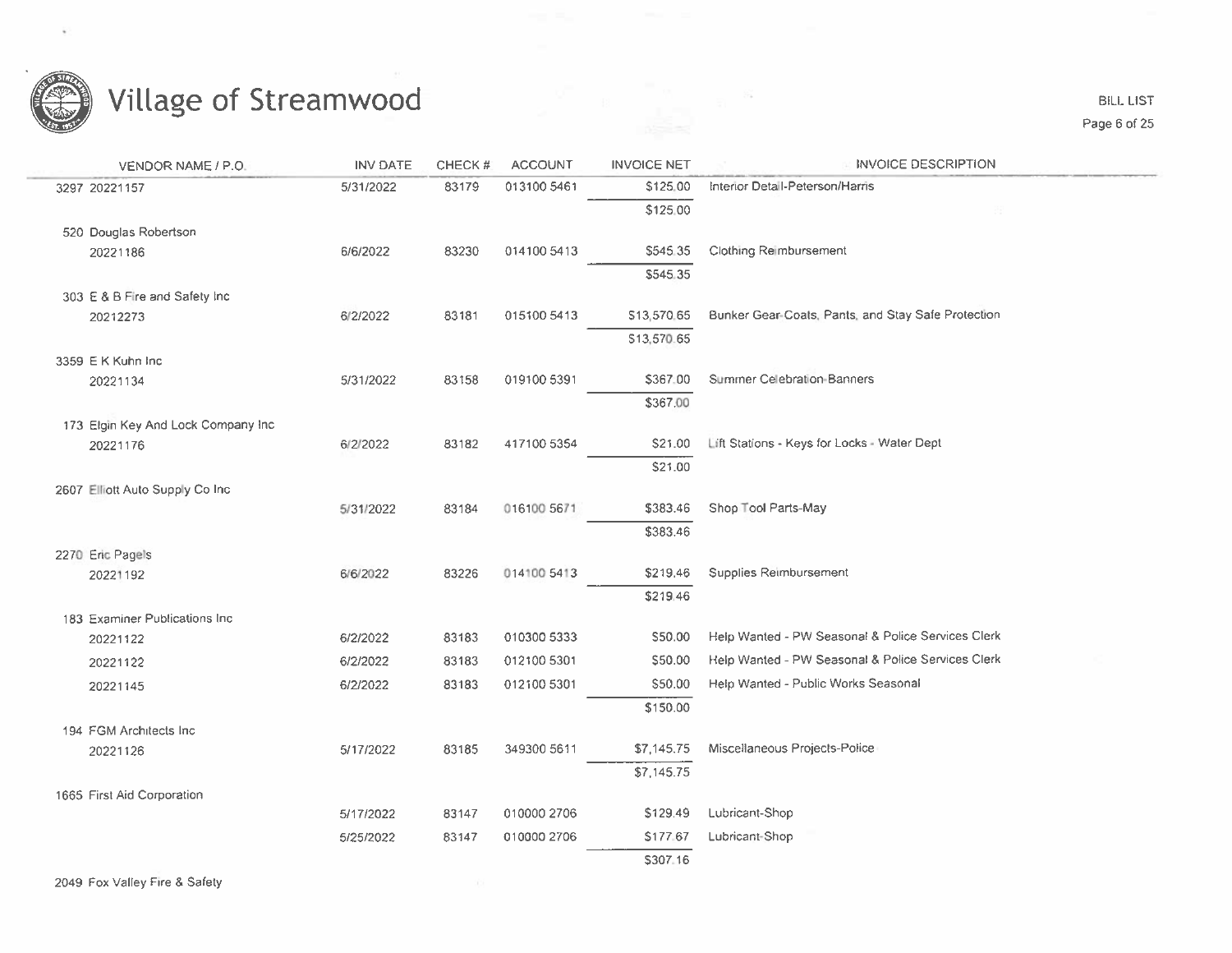

| <b>VENDOR NAME / P.O.</b>               | INV DATE  | CHECK# | <b>ACCOUNT</b> | <b>INVOICE NET</b> | <b>INVOICE DESCRIPTION</b>              |
|-----------------------------------------|-----------|--------|----------------|--------------------|-----------------------------------------|
| 2049 20221128                           | 5/24/2022 | 83186  | 013100 5354    | \$214.00           | Annual Inspection Fire Sprinkler System |
| 20221129                                | 5/24/2022 | 83186  | 013100 5354    | \$334.00           | Annual Inspection Fire Sprinkler System |
| 20221164                                | 6/6/2022  | 83186  | 014100 5354    | \$439.00           | Fire Sprinkler System Inspection        |
|                                         |           |        |                | \$987.00           |                                         |
| 948 Fullife Safety LLC                  |           |        |                |                    |                                         |
| 20221061                                | 5/31/2022 | 83187  | 417100 5413    | \$489.00           | Safety Line Harness - Water Twr         |
| 20221207                                | 5/31/2022 | 83187  | 016100 5413    | \$82.90            | Safety Gear-Vests for Supply            |
| 20221207                                | 5/31/2022 | 83187  | 417100 5413    | \$124.35           | Safety Gear-Vests for Supply            |
| 20221208                                | 5/31/2022 | 83187  | 016100 5413    | \$29.67            | Safety Gear-New Hire                    |
| 20221208                                | 5/31/2022 | 83187  | 417100 5413    | S44.52             | Safety Gear-New Hire                    |
|                                         |           |        |                | \$770.44           |                                         |
| 214 Galls Parent Holdings, LLC          |           |        |                |                    |                                         |
| 20221187                                | 6/6/2022  | 83188  | 014100 5413    | \$219.74           | Clothing - Mendez                       |
| 20221188                                | 6/6/2022  | 83188  | 014100 5413    | \$111.50           | Supplies - Fischer                      |
| 20221189                                | 6/6/2022  | 83188  | 014100 5413    | \$35.71            | Supplies - Fischer                      |
| 20221190                                | 6/6/2022  | 83188  | 014100 5413    | \$252.20           | Clothing - McPherson                    |
|                                         |           |        |                | \$619.15           |                                         |
| 221 Genuine Parts Company               |           |        |                |                    |                                         |
|                                         | 5/31/2022 | 83215  | 013100 5461    | \$15.06            | CD Parts-May                            |
|                                         | 5/31/2022 | 83215  | 016100 5461    | \$1,702.18         | PW/PD/Shop-May                          |
|                                         | 5/31/2022 | 83215  | 014100 5461    | \$522.33           | PD Parts-May                            |
|                                         | 5/31/2022 | 83215  | 015100 5461    | \$1,583.91         | FD Parts-May                            |
|                                         | 5/31/2022 | 83215  | 417100 5461    | \$2,553.26         | PW/PD/Shop-May                          |
|                                         | 5/31/2022 | 83215  | 010000 2706    | \$650.47           | PW/PD/Shop-May                          |
|                                         | 5/31/2022 | 83215  | 016100 5671    | S22.86             | PW/PD/Shop-May                          |
|                                         | 5/31/2022 | 83215  | 417100 5436    | \$212.78           | PW/PD/Shop-May                          |
|                                         | 5/31/2022 | 83215  | 014100 5461    | \$189.91           | PW/PD/Shop-May                          |
|                                         |           |        |                | \$7,452.76         |                                         |
| 558 GFL Environmental Services USA Inc. |           |        |                |                    |                                         |
|                                         | 6/6/2022  | 83190  | 010000 2706    | \$27.49            | Used Filter Removal                     |
|                                         |           |        |                | S27.49             |                                         |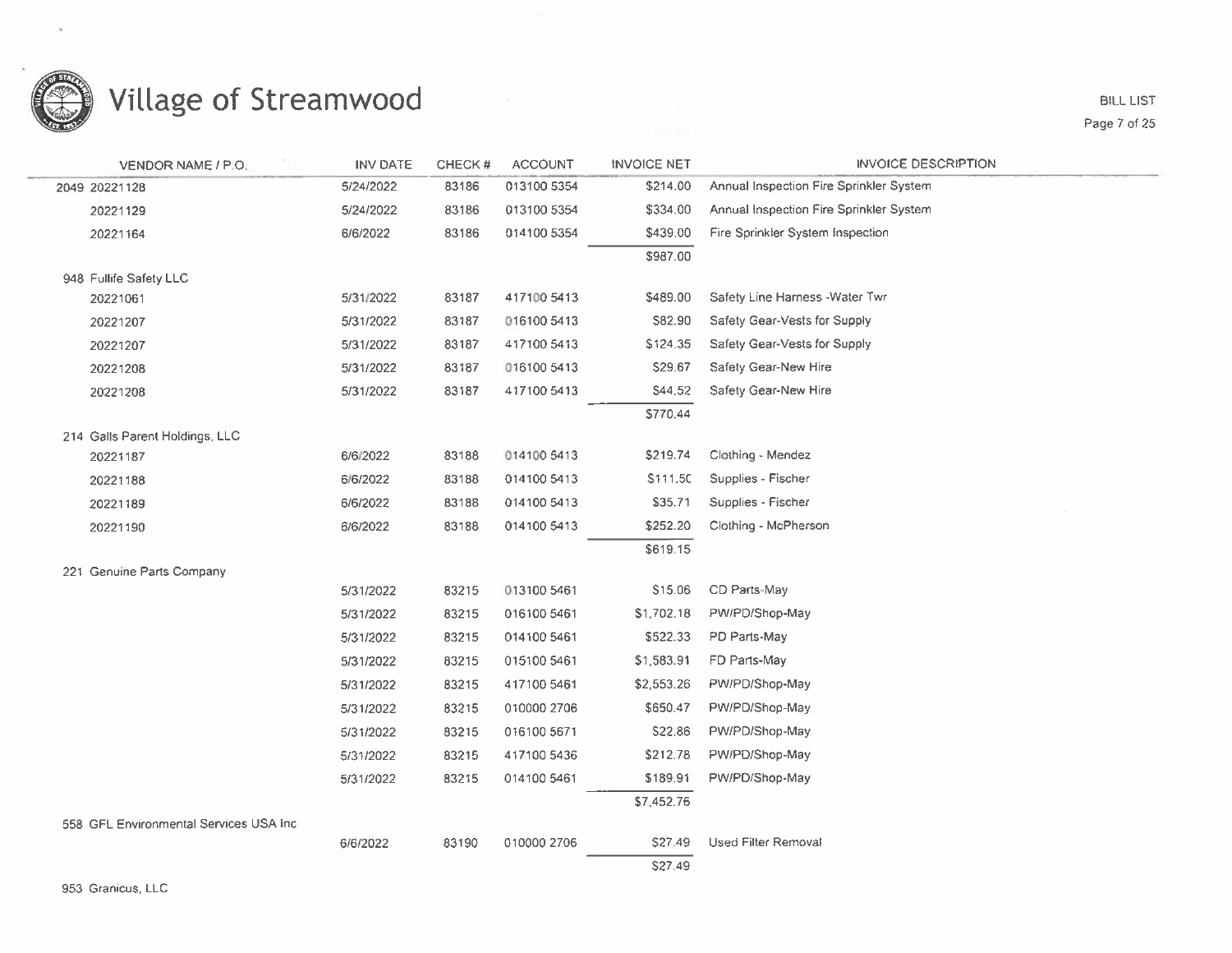

**BILL LIST** Page 8 of 25

| VENDOR NAME / P.O.                                        | <b>INV DATE</b> | CHECK#       | <b>ACCOUNT</b> | <b>INVOICE NET</b> | <b>INVOICE DESCRIPTION</b>                |
|-----------------------------------------------------------|-----------------|--------------|----------------|--------------------|-------------------------------------------|
| 953 20221213                                              | 6/2/2022        | 83191        | 019100 5333    | \$4,012.00         | Website Design and Implementation         |
|                                                           |                 |              |                | \$4,012.00         |                                           |
| 3376 Greychelle Web Services Corporation                  |                 |              |                |                    |                                           |
| 20221181                                                  | 6/2/2022        | 83214        | 012100 5333    | \$426.75           | Website Hosting & Maintenance             |
|                                                           |                 |              |                | \$426.75           |                                           |
| 902 Groot Inc.                                            |                 |              |                |                    |                                           |
| 20221141                                                  | 5/31/2022       | 83192        | 016100 5391    | \$3,054.00         | Dumping of Sweeper Waste                  |
|                                                           |                 |              |                | \$3,054.00         |                                           |
| 374 HD Supply Facilities Maintenance LTD                  |                 |              |                |                    |                                           |
| 20221119                                                  | 5/25/2022       | 83194        | 016100 5432    | S65.92             | Janitorial Supplies - SO 44182320         |
| 20221119                                                  | 5/25/2022       | 83194        | 417100 5432    | \$65.90            | Janitorial Supplies - SO 44182320         |
| 20221165                                                  | 6/6/2022        | 83194        | 014100 5432    | \$112.80           | PD Janitor Supplies                       |
|                                                           |                 |              |                | \$244.62           |                                           |
| 529 Home Depot USA Inc                                    |                 |              |                |                    |                                           |
| 20221206                                                  | 6/7/2022        | 83242        | 016100 5432    | \$55.57            | PW Janitorial Supplies-#44468008          |
| 20221206                                                  | 6/7/2022        | 83242        | 016100 5432    | \$56.76            | PW Janitorial Supplies- #44468009         |
| 20221206                                                  | 6/7/2022        | 83242        | 417100 5432    | S83.37             | PW Janitorial Supplies- #44468008         |
| 20221206                                                  | 6/7/2022        | 83242        | 417100 5432    | \$85.14            | PW Janitorial Supplies- #44468009         |
|                                                           |                 |              |                | \$280.84           |                                           |
| 1434 HR Green Inc                                         |                 |              |                |                    |                                           |
| 20220547                                                  | 5/31/2022       | 83196        | 417100 5603    | \$24,355.76        | ARPA 2022 W&S-PH 3 Eng-Board Appd 2/17/22 |
|                                                           |                 |              |                | \$24,355.76        |                                           |
| 269 IL Fire Chiefs Assoc Educational &<br>Research Founda |                 |              |                |                    |                                           |
| 20221178                                                  | 6/2/2022        | 83197        | 015100 5302    | \$300.00           | Incident Safety Officer Training - Dailey |
|                                                           |                 |              |                | \$300.00           |                                           |
| 954 Illinois City County Management                       |                 |              |                |                    |                                           |
| Association                                               | 6/16/2022       | <b>PCARD</b> | 012100 5304    | \$395.75           | Membership Application                    |
|                                                           |                 |              |                | \$395.75           |                                           |
| 762 Illinois Department of Health                         |                 |              |                |                    |                                           |
|                                                           | 6/16/2022       | <b>PCARD</b> | 015100 5304    | S41.00             | <b>EMS License Renewal - Ratzek</b>       |
|                                                           |                 |              |                | \$41.00            |                                           |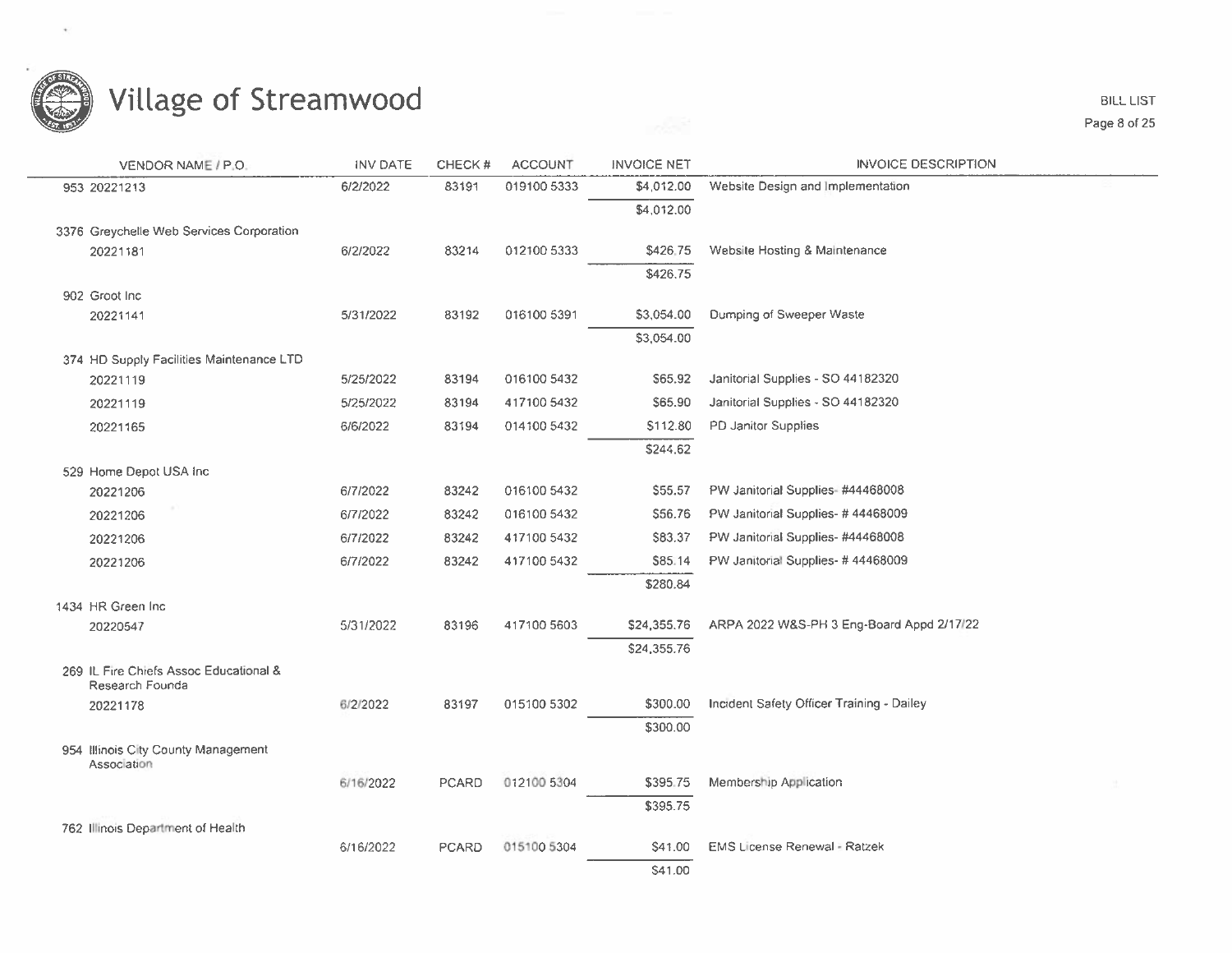

| VENDOR NAME / P.O.                                      | <b>INV DATE</b> | CHECK#       | <b>ACCOUNT</b> | <b>INVOICE NET</b> | <b>INVOICE DESCRIPTION</b>         |
|---------------------------------------------------------|-----------------|--------------|----------------|--------------------|------------------------------------|
| 265 Illinois Government Finance Officers<br>Association |                 |              |                |                    |                                    |
|                                                         | 6/16/2022       | PCARD        | 012300 5302    | \$95.00            | UB Seminar - Lane                  |
|                                                         |                 |              |                | \$95.00            |                                    |
| 1012 Innocorp LTD                                       |                 |              |                |                    |                                    |
|                                                         | 6/16/2022       | PCARD        | 014100 5491    | \$678.00           | <b>DARE Supplies</b>               |
|                                                         |                 |              |                | \$678.00           |                                    |
| 277 Intergovernmental Personnel Benefit<br>Cooperative  |                 |              |                |                    |                                    |
|                                                         | 5/31/2022       | 231          | 010000 2731    | \$312,628.48       | Health Insurance IPBC              |
|                                                         |                 |              |                | \$312,628.48       |                                    |
| 2151 International Code Council Inc.                    |                 |              |                |                    |                                    |
|                                                         | 6/16/2022       | <b>PCARD</b> | 013100 5401    | \$525.50           | <b>Training Materials</b>          |
|                                                         |                 |              |                | \$525.50           |                                    |
| 3821 Interstate Power Systems Inc                       | 5/31/2022       | 83198        | 016100 5461    | \$15.60            | PW Parts-May                       |
|                                                         | 5/31/2022       | 83198        | 417100 5461    | \$23.40            | PW Parts-May                       |
|                                                         |                 |              |                | \$39.00            |                                    |
| 889 Intoximeters Inc.                                   |                 |              |                |                    |                                    |
|                                                         | 6/16/2022       | <b>PCARD</b> | 010000 2725    | \$287.95           | Repair of PBT                      |
|                                                         |                 |              |                | \$287.95           |                                    |
| 913 Jensen's Plumbing & Heating                         |                 |              |                |                    |                                    |
| 20221148                                                | 6/2/2022        | 83199        | 015100 5352    | \$1,525.78         | Station 33 Air Conditioning Repair |
|                                                         |                 |              |                | \$1,525.78         |                                    |
| 83 Jerry Biggers Chevrolet                              |                 |              |                |                    |                                    |
|                                                         | 5/31/2022       | 83161        | 016100 5461    | \$10.30            | PW/PD Parts-May                    |
|                                                         | 5/31/2022       | 83161        | 417100 5461    | S15.46             | PW/PD Parts-May                    |
|                                                         | 5/31/2022       | 83161        | 014100 5461    | \$119,90           | PW/PD Parts-May                    |
|                                                         |                 |              |                | \$145.66           |                                    |
| 3162 John S Neenan                                      |                 |              |                |                    |                                    |
| 20221147                                                | 5/31/2022       | 83200        | 016100 5491    | S76.60             | Marking Paint-Locates              |
| 20221147                                                | 5/31/2022       | 83200        | 417100 5491    | \$114.92           | Marking Paint-Locates              |
|                                                         |                 |              |                | \$191.52           |                                    |

958 Kammes Auto & Truck Repair Co

**BILL LIST** Page 9 of 25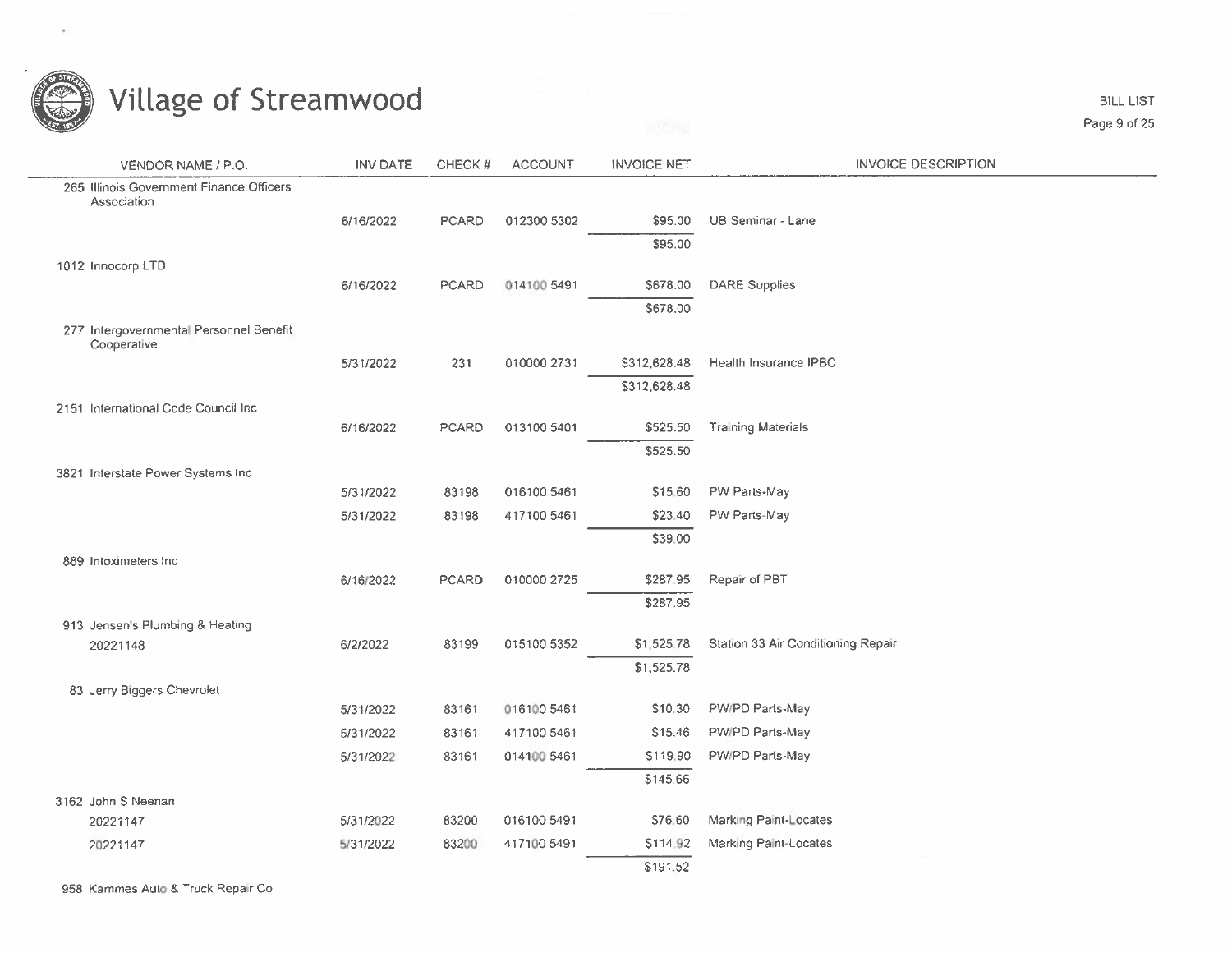

**BILL LIST** Page 10 of 25

| VENDOR NAME / P.O.                 | <b>INV DATE</b> | CHECK# | <b>ACCOUNT</b> | <b>INVOICE NET</b> | <b>INVOICE DESCRIPTION</b>                   |
|------------------------------------|-----------------|--------|----------------|--------------------|----------------------------------------------|
| 958                                | 5/27/2022       | 83201  | 016100 5333    | \$48.00            | State Trk Inspections-Spring                 |
|                                    | 5/27/2022       | 83201  | 417100 5333    | \$72.00            | State Trk Inspections-Spring                 |
|                                    |                 |        |                | \$120.00           |                                              |
| 696 Lisa Kwilas/ Dennis Hirschauer |                 |        |                |                    |                                              |
|                                    | 5/26/2022       | 83231  | 015100 5351    | \$456.30           | Replaced Windshield-FD 327/Chief             |
|                                    |                 |        |                | \$456.30           |                                              |
| 376 Loquercio Automotive North LLC |                 |        |                |                    |                                              |
|                                    | 5/31/2022       | 83180  | 016100 5461    | \$350.90           | PW/PD Parts-May                              |
|                                    | 5/31/2022       | 83180  | 417100 5461    | \$526.36           | PW/PD Parts-May                              |
|                                    | 5/31/2022       | 83180  | 014100 5461    | S153.11            | PW/PD Parts-May                              |
|                                    |                 |        |                | \$1,030.37         |                                              |
| 987 Mackie Consultant, LLC         |                 |        |                |                    |                                              |
| 20220894                           | 5/9/2022        | 83204  | 016100 5333    | \$4,885.00         | PW Culvert                                   |
| 20220894                           | 5/9/2022        | 83204  | 417100 5333    | \$7,327.50         | PW Culvert                                   |
|                                    |                 |        |                | \$12,212.50        |                                              |
| 3110 Marquardt & Belmonte P C      |                 |        |                |                    |                                              |
| 20221203                           | 6/2/2022        | 83205  | 012200 5331    | \$1,961.00         | Admin Hearings                               |
|                                    |                 |        |                | \$1,961.00         |                                              |
| 1032 Marvin Hill                   |                 |        |                |                    |                                              |
| 20221204                           | 6/2/2022        | 83206  | 012200 5331    | \$2,685.00         | Admin Hearings                               |
|                                    |                 |        |                | \$2,685.00         |                                              |
| 333 McCann Industries Inc.         |                 |        | 016100 5461    | \$15.10            | Parts-PW Wacker                              |
|                                    | 6/6/2022        | 83207  |                |                    |                                              |
|                                    | 6/6/2022        | 83207  | 417100 5461    | \$22.66            | Parts-PW Wacker                              |
|                                    |                 |        |                | \$37.76            |                                              |
| 689 MD Solutions Inc.              | 5/31/2022       | 83208  | 326400 5603    | \$6,097.00         | 2022 MUTCD Rd Prog-Signs & Brackets          |
| 20220742                           |                 |        |                | \$6,097.00         |                                              |
|                                    |                 |        |                |                    |                                              |
| 1113 Meade Inc.<br>20220018        | 5/31/2022       | 83209  | 016100 5352    | \$183,58           | Traffic Signal Maint S. Park Blvd/Library Ln |
|                                    |                 |        |                | \$183.58           |                                              |
| 337 Menards Inc.                   |                 |        |                |                    |                                              |
|                                    | 6/3/2022        | 83210  | 016100 5461    | \$5.59             | PW/PD Parts                                  |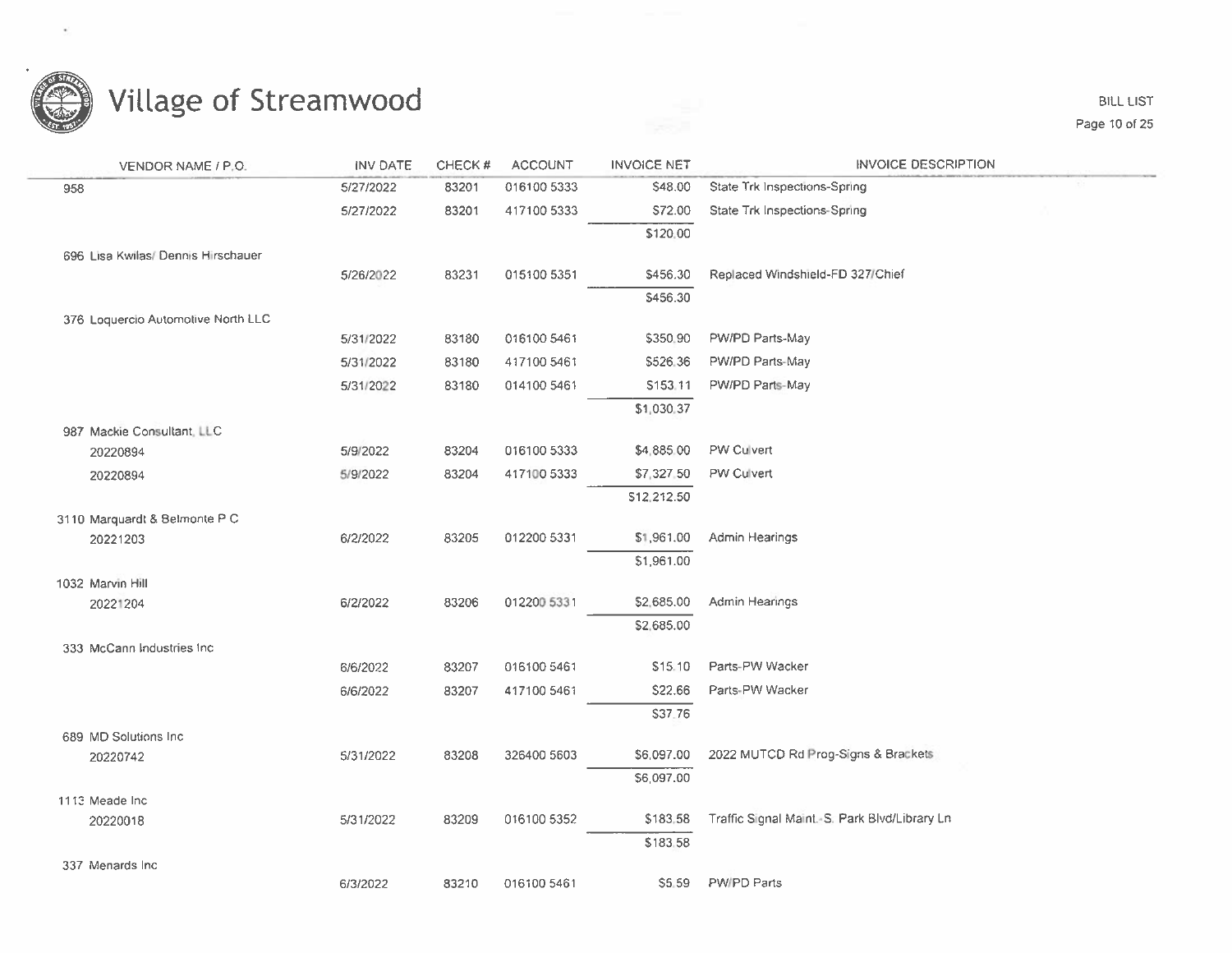

#### Page <sup>11</sup> of 25

| VENDOR NAME / P.O.                 | <b>INV DATE</b> | CHECK#       | <b>ACCOUNT</b> | <b>INVOICE NET</b> | <b>INVOICE DESCRIPTION</b>                                                          |  |
|------------------------------------|-----------------|--------------|----------------|--------------------|-------------------------------------------------------------------------------------|--|
| 337                                | 6/3/2022        | 83210        | 417100 5461    | S8.39              | <b>PW/PD Parts</b>                                                                  |  |
|                                    | 6/3/2022        | 83210        | 014100 5461    | \$31.97            | PW/PD Parts                                                                         |  |
| 20221127                           | 5/25/2022       | 83210        | 417100 5436    | \$9.66             | Spray Paint for Tools - PW2937                                                      |  |
| 20221155                           | 5/27/2022       | 83210        | 019100 5391    | \$924.36           | Supplies for Veterans Memorial                                                      |  |
| 20221160                           | 5/27/2022       | 83210        | 417100 5436    | <b>\$24.74</b>     | Water Dept - Supplies                                                               |  |
|                                    |                 |              |                | \$1,004.71         |                                                                                     |  |
| 348 Midwest Trading, Inc.          |                 |              |                |                    |                                                                                     |  |
| 20221124                           | 5/25/2022       | 83211        | 013100 5354    | \$146.85           | Mulch for VH & PD Flowerbeds                                                        |  |
|                                    |                 |              |                | \$146.85           |                                                                                     |  |
| 999999 Miscellaneous               |                 |              |                |                    |                                                                                     |  |
| <b>Bottom Line Personal</b>        | 6/16/2022       | PCARD        | 010100 5401    | \$39.00            | Subscription<br>PAYEE: Bottom Line Personal                                         |  |
| Vcn Hanovertownhall                | 6/16/2022       | <b>PCARD</b> | 010000 2981    | \$510.65           | Donation-Veterans Memorial Commission<br>PAYEE: Vcn Hanovertownhall                 |  |
| Willscot Mobile Mini               | 6/16/2022       | PCARD        | 349300 5613    | \$22.54            | Sweep/Mop Floor after container pickup<br>PAYEE: Willscot Mobile Mini               |  |
| Willscot Mobile Mini               | 6/16/2022       | <b>PCARD</b> | 349300 5613    | \$125.90           | Monthly Charge for Mini Storage Container 4/6/22 t<br>PAYEE: Willscot Mobile Mini   |  |
| Amazon Com 1q7ir42a0 A             | 6/16/2022       | PCARD        | 016100 5402    | \$24.40            | Office Supplies<br>PAYEE: Amazon.Com 1q7ir42a0 A                                    |  |
| Amazon <sub>-Com</sub> 1q5vl2sp2 A | 6/16/2022       | <b>PCARD</b> | 010900 5491    | \$100.00           | Everlights Battery Recycle Bucket & Mail Back Kit<br>PAYEE: Amazon.Com1q5vl2sp2 A   |  |
| R&b Productions Inc.               | 6/16/2022       | <b>PCARD</b> | 016100 5302    | \$56.00            | Registration-APWA Loader Rodeo Lukaszewski & DeBac<br>PAYEE: R&b Productions Inc.   |  |
| R&b Productions Inc.               | 6/16/2022       | <b>PCARD</b> | 016100 5302    | \$40.00            | Registration for APWA Snow Plow Rodeo-Groboske/Haa<br>PAYEE: R&b Productions Inc.   |  |
| Amzn Mktp US 1l1bb8di0             | 6/16/2022       | <b>PCARD</b> | 010900 5491    | S <sub>19.98</sub> | Summer Celebration Games-African Wildlife Tapestry<br>PAYEE: Amzn Mktp US 111bb8di0 |  |
| Amzn Mktp US 1r2z36ig1             | 6/16/2022       | PCARD        | 010900 5491    | \$124.98           | Summer Celebration-White/Orange Jeeps 1/14 scale<br>PAYEE: Amzn Mktp US 1r2z36ig1   |  |
| Amzn Mktp US Fj73p6lh3             | 6/16/2022       | <b>PCARD</b> | 349300 5616    | \$16.99            | Universal Downspout - Fire Station<br>PAYEE: Amzn Mktp US F73p6th3                  |  |
| Cabelas Online U.S.                | 6/16/2022       | PCARD        | 010800 5402    | \$116.86           | Memorial Day - Tent<br>PAYEE: Cabelas Online U.S.                                   |  |
| Amzn Mktp US 1373v9jc1             | 6/16/2022       | <b>PCARD</b> | 012300 5402    | \$173.69           | Office Supplies<br>PAYEE: Amzn Mktp US1373v9jc1                                     |  |
| Marriott S Diego Marin             | 6/16/2022       | <b>PCARD</b> | 013100 5302    | \$1,709.96         | Conference - Harris<br>PAYEE: Marriott S Diego Marin                                |  |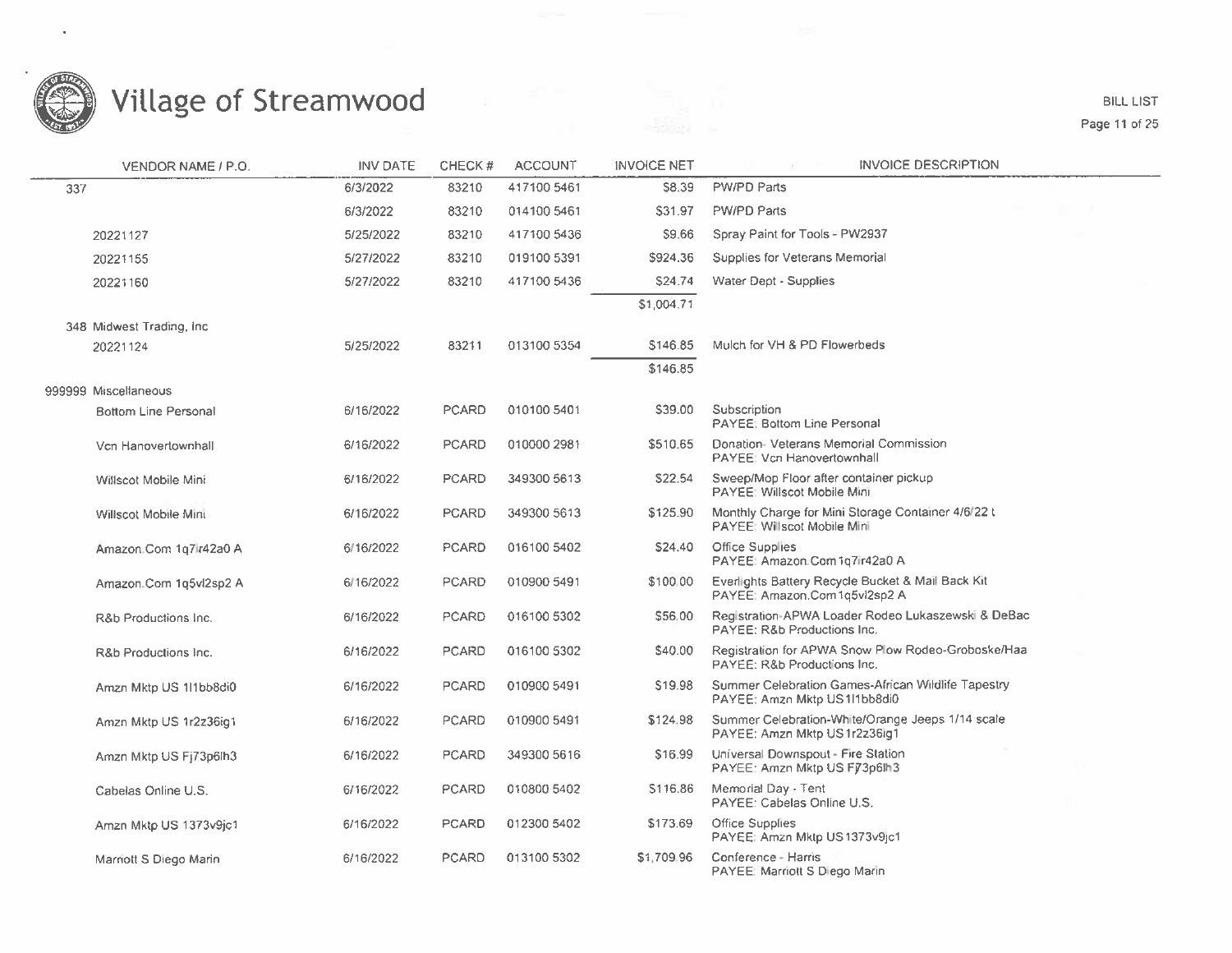

**BILL LIST** Page 12 of 25

| VENDOR NAME / P.O.            | <b>INV DATE</b> | CHECK#       | <b>ACCOUNT</b> | <b>INVOICE NET</b> | <b>INVOICE DESCRIPTION</b>                                                     |
|-------------------------------|-----------------|--------------|----------------|--------------------|--------------------------------------------------------------------------------|
| 999999 Amzn Mktp US 1q4yi4s02 | 6/16/2022       | <b>PCARD</b> | 010800 5603    | S15.89             | <b>Office Supplies</b><br>PAYEE: Amzn Mktp US1q4yi4s02                         |
| Marriott S Diego Marin        | 6/16/2022       | <b>PCARD</b> | 013100 5302    | (S114.36)          | Credit - Conference - Harris<br>PAYEE: Marriott S Diego Marin                  |
| Portillos Hot Dogs#15o        | 6/16/2022       | <b>PCARD</b> | 019100 5391    | \$107.50           | Wellness Lunch<br>PAYEE: Portillos Hot Dogs#15o                                |
| Fedex 84196544                | 6/16/2022       | <b>PCARD</b> | 015100 5311    | S33.53             | Overnight Shipping<br>PAYEE: Fedex 84196544                                    |
| Jimmy Johns - 809             | 6/16/2022       | <b>PCARD</b> | 019100 5391    | \$1,299.48         | Wellness-Employee Fitness Day<br>PAYEE: Jimmy Johns - 809                      |
| Fedex 90711152                | 6/16/2022       | <b>PCARD</b> | 010300 5311    | \$2.39             | Overnight Shipping<br>PAYEE: Fedex 90711152                                    |
| Holiday Inn                   | 6/16/2022       | <b>PCARD</b> | 010200 5302    | \$122.08           | MCI Spring Seminar-Kopitke<br>PAYEE: Holiday Inn                               |
| Holiday Inn                   | 6/16/2022       | <b>PCARD</b> | 010200 5302    | (S244.16)          | Credit MCI Spring Seminar<br>PAYEE: Holiday Inn                                |
| Marriott Indy                 | 6/16/2022       | <b>PCARD</b> | 012300 5302    | \$859.95           | Tyler Conference - Hart<br>PAYEE: Marriott Indy                                |
| Marriott Indy                 | 6/16/2022       | <b>PCARD</b> | 012300 5302    | \$859.95           | Tyler Conference - Brannigan<br>PAYEE: Marriott Indy                           |
| Marriott Indy                 | 6/16/2022       | PCARD        | 012300 5302    | \$1,009.95         | <b>Tyler Conference - Frankenthor</b><br>PAYEE: Marriott Indy                  |
| Amzn Mktp US 1o2p73ro2        | 6/16/2022       | <b>PCARD</b> | 015100 5354    | S98.02             | Filters-PW/FD Generator<br>PAYEE: Amzn Mktp US1o2p73ro2                        |
| Morettis Bartlett             | 6/16/2022       | <b>PCARD</b> | 010900 5491    | \$127.96           | Spring Seed Event - Pizza<br><b>PAYEE: Morettis Bartlett</b>                   |
| Dunkin #344970 Q35            | 6/16/2022       | PCARD        | 010900 5491    | S52.61             | Spring Seed Event - donuts & coffee for employees<br>PAYEE: Dunkin #344970 Q35 |
| Amzn Mktp US 138gz62u2        | 6/16/2022       | <b>PCARD</b> | 016100 5461    | \$27.56            | Water Pump-PW 239<br>PAYEE: Amzn Mktp US138gz62u2                              |
| Amzn Mktp US 1r9q90cq1        | 6/16/2022       | PCARD        | 016100 5402    | S30.53             | Greenbox Toner Cartridges for Work Centre 6515<br>PAYEE: Amzn Mktp US1r9g90cq1 |
| <b>Deutz Salesservices</b>    | 6/16/2022       | <b>PCARD</b> | 016100 5461    | S5.06              | Hardware -PW 210<br><b>PAYEE: Deutz Salesservices</b>                          |
| <b>Deutz Salesservices</b>    | 6/16/2022       | <b>PCARD</b> | 016100 5461    | \$35.25            | Hardware - PW210<br><b>PAYEE: Deutz Salesservices</b>                          |
| Ilca                          | 6/16/2022       | <b>PCARD</b> | 016100 5304    | \$395.00           | Membership Renewal 6/30/22 thru 6/30/23 ALLTOP<br>PAYEE: Ilca                  |
| lafsm                         | 6/16/2022       | PCARD        | 016100 5304    | \$25.00            | Membership Dues through 5/1/23 - MANN<br>PAYEE: lafsm                          |
| Prairie View Farm And         | 6/16/2022       | <b>PCARD</b> | 013100 5354    | S2.093.47          | Flowers for Village Hall<br>PAYEE: Prairie View Farm And                       |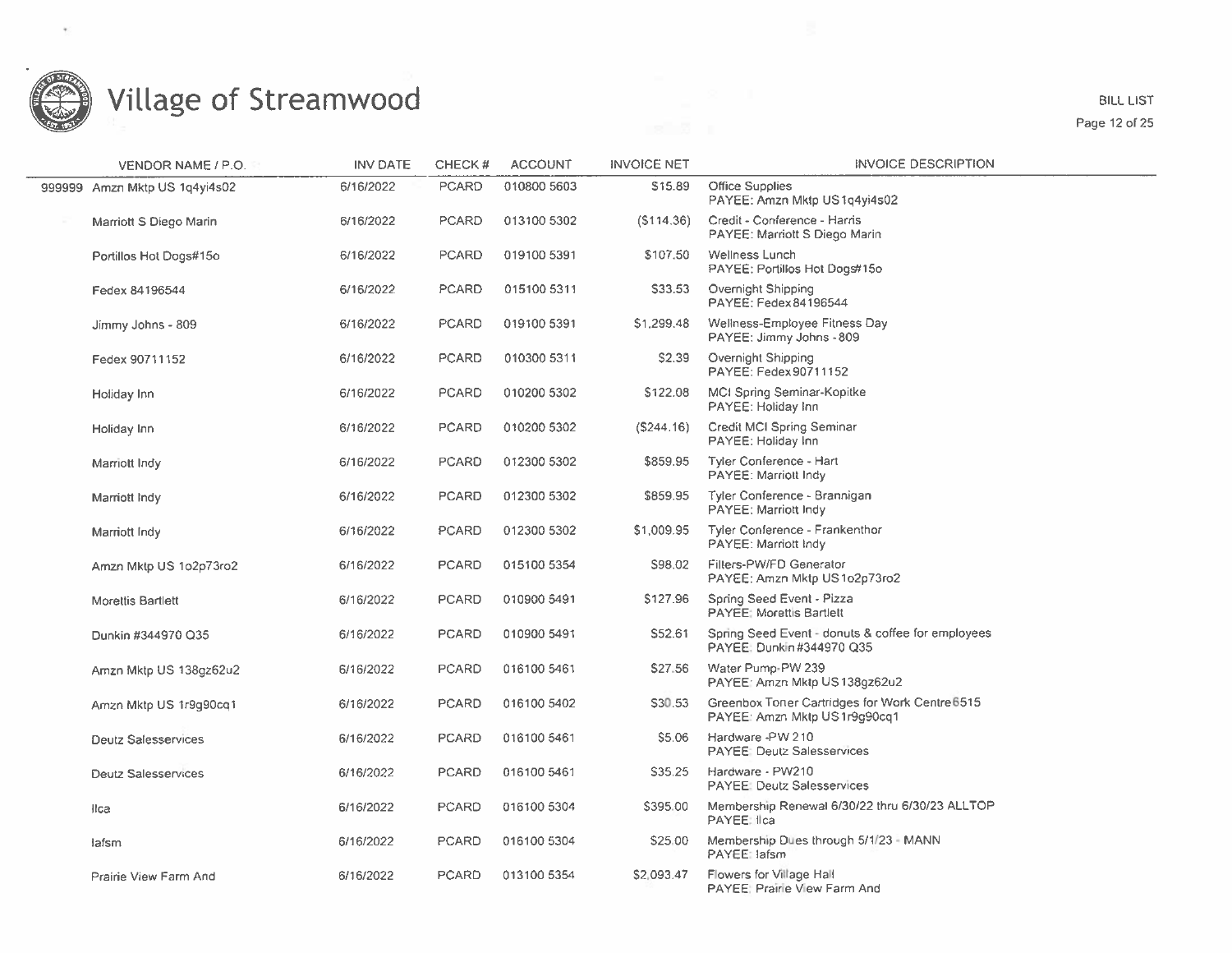

BILL LIST Page 13 of 25

| VENDOR NAME / P.O.     | <b>INV DATE</b> | CHECK#       | <b>ACCOUNT</b> | <b>INVOICE NET</b> | <b>INVOICE DESCRIPTION</b>                                  |
|------------------------|-----------------|--------------|----------------|--------------------|-------------------------------------------------------------|
| 999999 Paypal Cafha    | 6/16/2022       | PCARD        | 012100 5304    | \$200.00           | <b>Membership Dues</b><br>PAYEE: Paypal Cafha               |
| Amzn Mktp US 1g2hn5tb0 | 6/16/2022       | <b>PCARD</b> | 012100 5402    | \$1,427.81         | Office Supplies<br>PAYEE; Amzn Mktp US1q2hn5tb0             |
| Amazon.Com 1l9jk9ya1   | 6/16/2022       | <b>PCARD</b> | 012100 5402    | \$5.47             | Office Supplies<br>PAYEE: Amazon.Com1l9jk9ya1               |
| Amazon.Com 119wh1tk2   | 6/16/2022       | <b>PCARD</b> | 012100 5402    | \$88.89            | Office Supplies<br>PAYEE: Amazon.Com 119wh1tk2              |
| Pita House             | 6/16/2022       | <b>PCARD</b> | 014100 5451    | \$130.27           | Food - MCAT<br>PAYEE: Pita House                            |
| Fedex 776743045983     | 6/16/2022       | <b>PCARD</b> | 014100 5311    | S23.54             | Shipping<br>PAYEE: Fedex 776743045983                       |
| Bp#9733767napervillqps | 6/16/2022       | <b>PCARD</b> | 014100 5462    | S52.64             | Gasoline<br>PAYEE: Bo#9733767napervillgps                   |
| Shell Oil 57444169700  | 6/16/2022       | <b>PCARD</b> | 014100 5462    | S71.30             | Gasoline<br>PAYEE: Shell Oil 57444169700                    |
| Exxonmobil 48404354    | 6/16/2022       | <b>PCARD</b> | 014100 5462    | S74.11             | Gasoline<br>PAYEE: Exxonmobil 48404354                      |
| Bp#8438038willowbrogps | 6/16/2022       | <b>PCARD</b> | 014100 5462    | S80.01             | Gasoline<br>PAYEE: Bp#8438038willowbrogps                   |
| Shell Oil 57444081202  | 6/16/2022       | PCARD        | 014100 5462    | \$78.13            | Gasoline<br>PAYEE: Shell Oil 57444081202                    |
| Rbt Shell Oil 57444081 | 6/16/2022       | PCARD        | 014100 5462    | (S0.78)            | Credit - Gasoline<br>PAYEE: Rbt Shell Oil 57444081          |
| Amzn Mktp US 1o2n16732 | 6/16/2022       | <b>PCARD</b> | 014100 5402    | \$111.89           | PD Office Supplies<br>PAYEE: Amzn Mktp US1o2n16732          |
| Mavron, Inc.           | 6/16/2022       | <b>PCARD</b> | 014100 5351    | \$315.00           | Transport Van Repair<br>PAYEE: Mavron, Inc.                 |
| Amzn Mktp US 1o1zi09s2 | 6/16/2022       | PCARD        | 014100 5402    | \$39.99            | PD Office Supplies<br>PAYEE: Amzn Mktp US1o1zl09s2          |
| Amazon.Com 133jy8xp0 A | 6/16/2022       | <b>PCARD</b> | 014100 5413    | \$24.35            | Uniform Supplies<br>PAYEE: Amazon.Com133jy8xp0 A            |
| In Flags Usa Lic       | 6/16/2022       | <b>PCARD</b> | 010700 5491    | S63.00             | Flags for Parade - CRC<br>PAYEE: In Flags Usa Lic           |
| Aldi 40022             | 6/16/2022       | PCARD        | 014100 5491    | S96.05             | DARE Graduation Supplies<br>PAYEE: Aldi40022                |
| Glendale Parade Store  | 6/16/2022       | <b>PCARD</b> | 014100 5413    | \$125.95           | <b>Honor Guard Supplies</b><br>PAYEE: Glendale Parade Store |
| Amazon.Com 134wy3ur0   | 6/16/2022       | <b>PCARD</b> | 014100 5402    | \$11.98            | PD Office Supplies<br>PAYEE: Amazon.Com134wy3ur0            |
| Amzn Mktp US 132gc7ii2 | 6/16/2022       | PCARD        | 014100 5402    | S66.96             | PD Office Supplies<br>PAYEE: Amzn Mktp US 132qc7fi2         |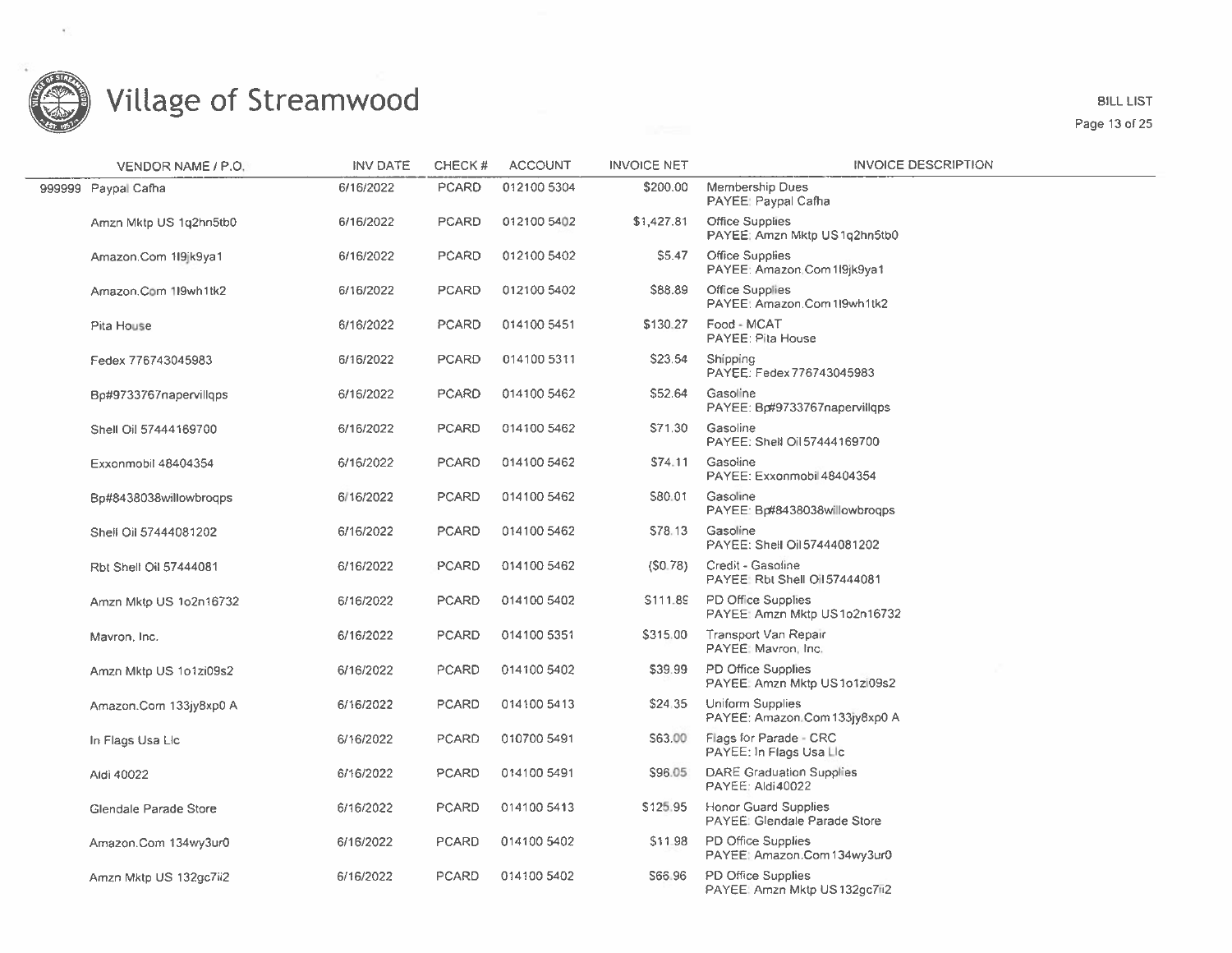

BILL LIST

Page 14 of 25

| <b>VENDOR NAME / P.O.</b>     | <b>INV DATE</b> | CHECK#       | <b>ACCOUNT</b> | <b>INVOICE NET</b>  | <b>INVOICE DESCRIPTION</b>                                       |
|-------------------------------|-----------------|--------------|----------------|---------------------|------------------------------------------------------------------|
| 999999 Amzn Mktp US 133n377o0 | 6/16/2022       | <b>PCARD</b> | 014100 5412    | \$11.98             | <b>Evidence Supplies</b><br>PAYEE: Amzn Mktp US133n377o0         |
| Amzn Mktp US 1110v5u21        | 6/16/2022       | <b>PCARD</b> | 014100 5402    | \$11.49             | PD Office Supplies<br>PAYEE: Amzn Mktp US1I10v5u21               |
| Amazon.Com 1l67l3ji2 A        | 6/16/2022       | <b>PCARD</b> | 014100 5412    | \$52.95             | <b>Evidence Supplies</b><br>PAYEE: Amazon.Com 116713ji2 A        |
| Amzn Mktp US 1q2ir6of0        | 6/16/2022       | PCARD        | 015100 5491    | S94.70              | Particulate Filter Moisture Trap<br>PAYEE: Amzn Mktp US1q2ir6of0 |
| Amazon.Com 1g3ba4lb2          | 6/16/2022       | <b>PCARD</b> | 015100 5402    | S32.00              | Office Supplies<br>PAYEE: Amazon.Com1q3ba4lb2                    |
| First Line Technology         | 6/16/2022       | PCARD        | 015100 5653    | \$5,500.00          | Decon Kit and Case<br><b>PAYEE: First Line Technology</b>        |
| Amzn Mktp US 130jk7jc1        | 6/16/2022       | <b>PCARD</b> | 015100 5402    | \$15.59             | <b>Office Supplies</b><br>PAYEE: Amzn Mktp US130jk7jc1           |
| Amazon.Com 1q6a19ql0 A        | 6/16/2022       | PCARD        | 015100 5402    | S10.01              | <b>Office Supplies</b><br>PAYEE: Amazon.Com 1q6a19ql0 A          |
| Rose Garden Cafe              | 6/16/2022       | <b>PCARD</b> | 015100 5302    | S <sub>13</sub> .33 | <b>Chief's Training Meeting</b><br>PAYEE: Rose Garden Cafe       |
| 5.11, Inc.                    | 6/16/2022       | PCARD        | 015100 5415    | \$393.13            | <b>Tactical Backpack</b><br>PAYEE: 5.11. Inc.                    |
| 5.11, Inc.                    | 6/16/2022       | <b>PCARD</b> | 015100 5413    | \$146.62            | <b>TacLite Ptro Shirts</b><br>PAYEE: 5.11, Inc.                  |
| Amazon.Com 134mv6qw0 A        | 6/16/2022       | PCARD        | 015100 5491    | S32.97              | Wall File<br>PAYEE: Amazon.Com134mv6qw0 A                        |
| Amzn Mktp US 113lr7f32        | 6/16/2022       | PCARD        | 015100 5491    | S17.89              | <b>Brochure Holder</b><br>PAYEE: Amzn Mktp US 113Ir7f32          |
| Amazon Com 111jn6bv0          | 6/16/2022       | PCARD        | 015100 5491    | \$11.58             | <b>Brochure Holder</b><br>PAYEE: Amazon.Com1l1jn6bv0             |
| Amzn Mktp US 1l9e12dv0        | 6/16/2022       | PCARD        | 015100 5402    | S <sub>19.79</sub>  | <b>Envelopes and Batteries</b><br>PAYEE: Amzn Mktp US 1l9e12dv0  |
| Amazon.Com 1x10u3or1 A        | 6/16/2022       | PCARD        | 015100 5413    | \$137.45            | Duty Clothing<br>PAYEE: Amazon.Com 1x10u3or1 A                   |
| Amazon.Com Amzn.Com/Bi        | 6/16/2022       | <b>PCARD</b> | 015100 5491    | (S21.98)            | Return - Brochure Holders<br>PAYEE: Amazon.Com Amzn.Com/Bi       |
| Amazon.Com 1r5xw1ck0          | 6/16/2022       | PCARD        | 015100 5491    | S <sub>16</sub> .49 | Carpet Stain Remover<br>PAYEE: Amazon.Com 1r5xw1ck0              |
| Amazon, Com 1r3tr8l92 A       | 6/16/2022       | <b>PCARD</b> | 015100 5402    | \$27.57             | Office Supplies<br>PAYEE: Amazon.Com 1r3tr8l92 A                 |
| Amzn Mktp US 1x9f86x21        | 6/16/2022       | PCARD        | 015100 5401    | S19.99              | Office Supplies & Batteries<br>PAYEE: Amzn Mktp US1x9f86x21      |
| Amzn Mktp US 1q3d54sp2        | 6/16/2022       | <b>PCARD</b> | 013100 5402    | \$186.24            | Office Supplies<br>PAYEE: Amzn Mktp US1q3d54sp2                  |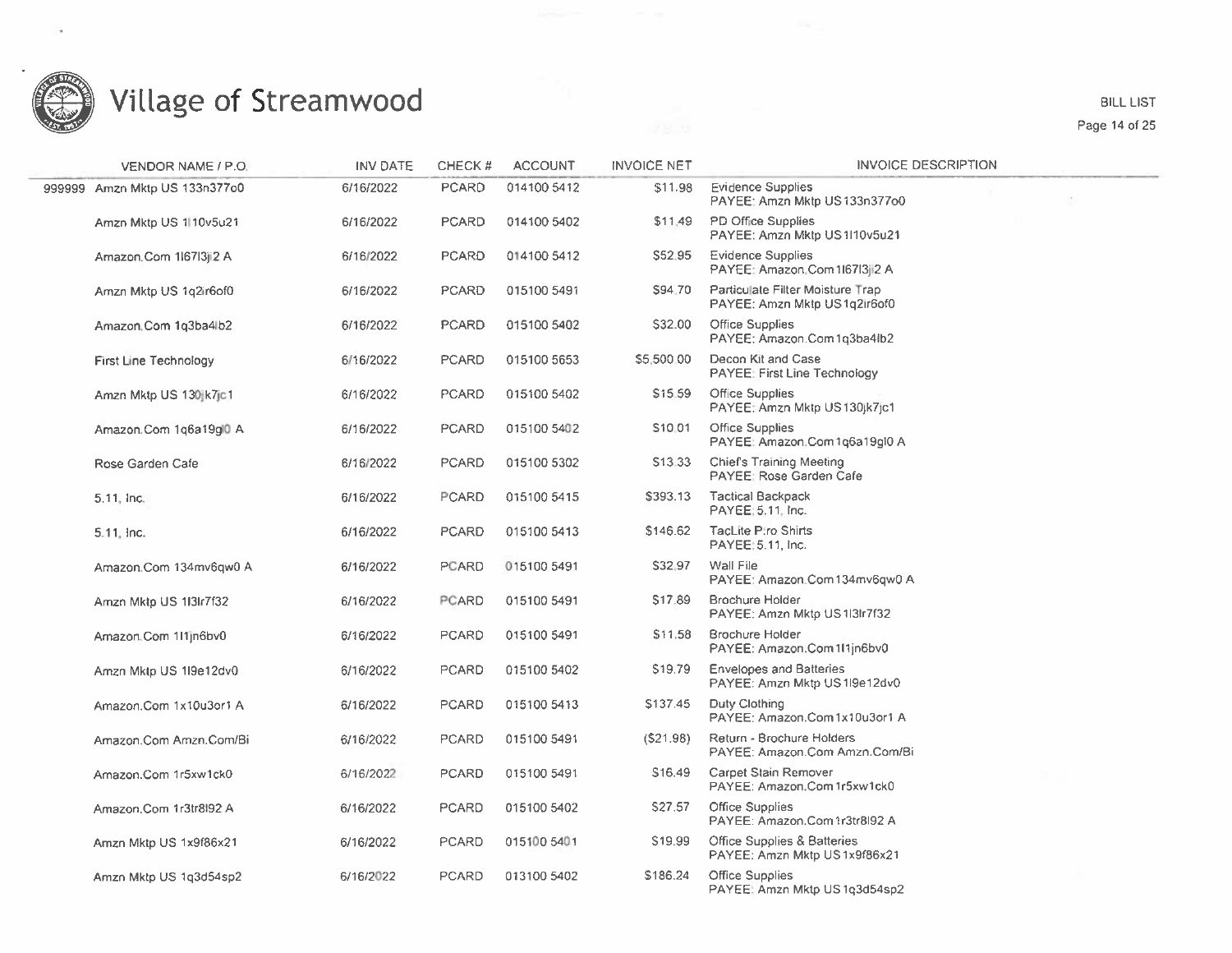

#### BILL LIST Page 15 of 25

| VENDOR NAME / P.O.            | <b>INV DATE</b> | CHECK#       | <b>ACCOUNT</b> | <b>INVOICE NET</b> | <b>INVOICE DESCRIPTION</b>                                            |
|-------------------------------|-----------------|--------------|----------------|--------------------|-----------------------------------------------------------------------|
| 999999 Amazon.Com 1q2kd5up0 A | 6/16/2022       | <b>PCARD</b> | 013100 5402    | \$88.87            | Office Supplies<br>PAYEE: Amazon.Com1q2kd5up0 A                       |
| Amzn Mktp US 15x59ot1         | 6/16/2022       | <b>PCARD</b> | 013100 5402    | \$8.97             | Office Supplies<br>PAYEE: Amzn Mktp US 115x59ot1                      |
| Amzn Mktp US 1l8wf8ku2        | 6/16/2022       | <b>PCARD</b> | 013100 5402    | \$77.12            | Office Supplies<br>PAYEE: Amzn Mktp US 118wf8ku2                      |
| Amzn Mktp US 1a2nw3a90        | 6/16/2022       | PCARD        | 014100 5402    | \$22.55            | Purchase Amzn Mktp US 1a2nw3a90<br>PAYEE: Amzn Mktp US 1a2nw3a90      |
| Amzn Mktp US 1a1fk4l62        | 6/16/2022       | <b>PCARD</b> | 014100 5402    | \$109.99           | Purchase Amzn Mktp US 1a1fk4l62<br>PAYEE: Amzn Mktp US1a1fk4l62       |
| Amzn Mktp US 1a5615fk2        | 6/16/2022       | PCARD        | 014100 5402    | S54.95             | Purchase Amzn Mktp US 1a5615fk2<br>PAYEE: Amzn Mktp US1a5615fk2       |
| Amzn Mktp US 1a1c62lz2        | 6/16/2022       | <b>PCARD</b> | 014100 5402    | \$25.76            | Purchase Amzn Mktp US 1a1c62lz2<br>PAYEE: Amzn Mktp US1a1c62lz2       |
| Amzn Mktp US 1o0fq3c51        | 6/16/2022       | <b>PCARD</b> | 014100 5402    | \$18.68            | Purchase Amzn Mktp US 1o0fq3c51<br>PAYEE: Amzn Mktp US 1o0fq3c51      |
| Amzn Mktp US 1o0fq3c51        | 6/16/2022       | <b>PCARD</b> | 014100 5402    | (518.68)           | Credit Voucher Amzn Mktp US 1o0fq3c51<br>PAYEE: Amzn Mktp US1o0fq3c51 |
| Amzn Mktp US 1a1fk4 62        | 6/16/2022       | <b>PCARD</b> | 014100 5402    | (S109.99)          | Credit Voucher Amzn Mktp US 1a1fk4l62<br>PAYEE: Amzn Mktp US1a1fk4162 |
| Amzn Mktp US 1a1c62 z2        | 6/16/2022       | PCARD        | 014100 5402    | (\$25.76)          | Credit Voucher Amzn Mktp US 1a1c62lz2<br>PAYEE: Amzn Mktp US1a1c62lz2 |
| Amzn Mktp US 1a2nw3a90        | 6/16/2022       | PCARD        | 014100 5402    | (\$22.55)          | Credit Voucher Amzn Mktp US 1a2nw3a90<br>PAYEE: Amzn Mktp US1a2nw3a90 |
| Amzn Mktp US 1a5615fk2        | 6/16/2022       | <b>PCARD</b> | 014100 5402    | (S54.95)           | Credit Voucher Amzn Mktp US 1a5615fk2<br>PAYEE: Amzn Mktp US1a5615fk2 |
| Amzn Mktp Us                  | 6/16/2022       | <b>PCARD</b> | 014100 5302    | (S49.98)           | Drone Supplies<br>PAYEE: Amzn Mktp Us                                 |
| Emery & Assoc, Inc.           | 6/16/2022       | <b>PCARD</b> | 015100 5302    | \$200.00           | Haz Mat Conference Registration<br>PAYEE: Emery & Assoc, Inc.         |
| Impressions In Stone          | 6/16/2022       | <b>PCARD</b> | 015100 5401    | \$39.14            | <b>Brick Imprinting</b><br>PAYEE: Impressions In Stone                |
| Amzn Mktp US 1o8ra29d0        | 6/16/2022       | <b>PCARD</b> | 012400 5651    | S75.51             | <b>Computer Accessories</b><br>PAYEE: Amzn Mktp US1o8ra29d0           |
| Amzn Mktp US 1o1bk6kb2        | 6/16/2022       | <b>PCARD</b> | 012400 5651    | \$78.38            | <b>Computer Accessories</b><br>PAYEE: Amzn Mktp US1o1bk6kb2           |
| Amzn Mktp US 1o4ra8r00        | 6/16/2022       | <b>PCARD</b> | 012400 5651    | \$63.80            | <b>Computer Accessories</b><br>PAYEE: Amzn Mktp US1o4ra8r00           |
| Amzn Mktp US 1q78g0350        | 6/16/2022       | <b>PCARD</b> | 012400 5651    | \$175.96           | <b>Computer Accessories</b><br>PAYEE: Amzn Mktp US1q78g0350           |
| Amzn Mktp US 1q7cu3jl0        | 6/16/2022       | <b>PCARD</b> | 012400 5651    | \$149.98           | Computer Accessories<br>PAYEE: Amzn Mktp US1q7cu3jl0                  |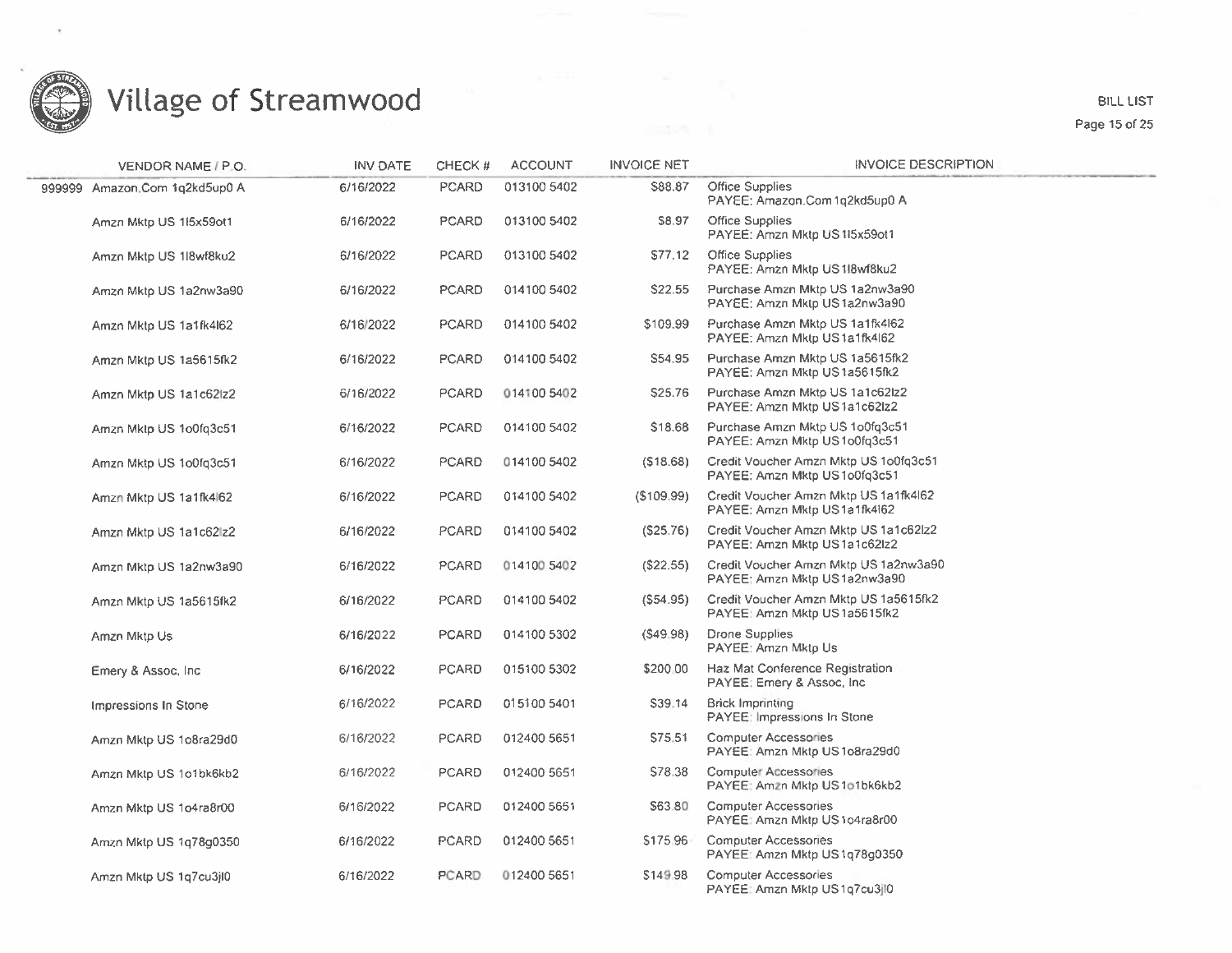

**BILL LIST** Page 16 of 25

| VENDOR NAME / P.O.            | <b>INV DATE</b> | CHECK#       | <b>ACCOUNT</b> | <b>INVOICE NET</b>  | INVOICE DESCRIPTION                                            |
|-------------------------------|-----------------|--------------|----------------|---------------------|----------------------------------------------------------------|
| 999999 Amazon.Com 1q7m90pl0 A | 6/16/2022       | PCARD        | 012400 5651    | \$79.98             | Motor Phone Accessories<br>PAYEE: Amazon.Com 1g7m90pl0 A       |
| Amzn Mktp US 1q2vv2p10        | 6/16/2022       | <b>PCARD</b> | 012400 5651    | \$11.63             | <b>Computer Accessories</b><br>PAYEE: Amzn Mktp US1q2vv2p10    |
| Amzn Mktp US 139257h51        | 6/16/2022       | <b>PCARD</b> | 012400 5651    | S48.58              | <b>Computer Accessories</b><br>PAYEE: Amzn Mktp US139257h51    |
| Amazon.Com 1l3uc7ci1          | 6/16/2022       | <b>PCARD</b> | 012400 5353    | \$347.99            | Office Equipment<br>PAYEE: Amazon.Com 1 3uc7cj1                |
| Amzn Mktp US 133bs20n2        | 6/16/2022       | <b>PCARD</b> | 012400 5651    | \$203.00            | <b>Computer Accessories</b><br>PAYEE: Amzn Mktp US133bs20n2    |
| Amazon.Com 138vs85a0          | 6/16/2022       | <b>PCARD</b> | 012400 5651    | S21.09              | Motor Phone Accessories<br>PAYEE: Amazon.Com 138vs85a0         |
| Amzn Mktp US 134t46h32        | 6/16/2022       | PCARD        | 012400 5651    | \$19.88             | Motor Phone Accessories<br>PAYEE: Amzn Mktp US134t46h32        |
| Amzn Mktp US 137dx2hs0        | 6/16/2022       | PCARD        | 012400 5651    | \$32.28             | Motor Phone Accessories<br>PAYEE: Amzn Mktp US137dx2hs0        |
| Amzn Mktp US 130zz8bu0        | 6/16/2022       | <b>PCARD</b> | 012400 5651    | \$897.00            | <b>Computer Equipment</b><br>PAYEE: Amzn Mktp US130zz8bu0      |
| Amazon Com 136dw96b0 A        | 6/16/2022       | <b>PCARD</b> | 012400 5651    | \$1299              | Motor Phone Accessories<br>PAYEE: Amazon.Com 136dw96b0 A       |
| Amzn Mktp US 119fk67n1        | 6/16/2022       | PCARD        | 012400 5651    | S <sub>15.83</sub>  | <b>Motor Phone Accessory</b><br>PAYEE: Amzn Mktp US 19fk67n1   |
| Amzn Mktp US 132x946t0        | 6/16/2022       | <b>PCARD</b> | 012400 5651    | S <sub>15</sub> 92  | <b>Motor Phone Accessories</b><br>PAYEE: Amzn Mktp US132x946t0 |
| Amzn Mktp US 1l45c2911        | 6/16/2022       | <b>PCARD</b> | 012400 5651    | S45.95              | Office Supplies<br>PAYEE: Amzn Mktp US 1l45c2911               |
| Amzn Mktp US 1l13g8sn1        | 6/16/2022       | <b>PCARD</b> | 012400 5651    | S7.99               | Motor Phone Accessories<br>PAYEE: Amzn Mktp US1l13g8sn1        |
| Amzn Mktp US 1 3e32ub1        | 6/16/2022       | <b>PCARD</b> | 012400 5651    | S32.28              | Motor Phone Accessories<br>PAYEE: Amzn Mktp US 113e32ub1       |
| Amzn Mktp US 132r807s0        | 6/16/2022       | <b>PCARD</b> | 012400 5651    | S31.66              | Motor Phone Accessories<br>PAYEE: Amzn Mktp US132r807s0        |
| Amazon.Com 1r6b974j1          | 6/16/2022       | PCARD        | 012400 5353    | \$749.99            | <b>Office Equipment</b><br>PAYEE: Amazon.Com 1r6b974j1         |
| Amzn Mktp US 136o65ra0        | 6/16/2022       | PCARD        | 012400 5651    | S <sub>15</sub> .99 | <b>Computer Accessories</b><br>PAYEE: Amzn Mktp US136o65ra0    |
| Amzn Mktp US 1r5el94s1        | 6/16/2022       | PCARD        | 012400 5651    | \$28.19             | <b>Computer Accessories</b><br>PAYEE: Amzn Mktp US 1r5el94s1   |
| Amzn Mktp US 1r2a01tq1        | 6/16/2022       | <b>PCARD</b> | 012400 5651    | \$15.83             | Motor Phone Accessories<br>PAYEE: Amzn Mktp US1r2a01tq1        |
| Amzn Mktp US 1r71b3et1        | 6/16/2022       | PCARD        | 012400 5353    | S91.90              | Office Equipment<br>PAYEE: Amzn Mktp US1r71b3et1               |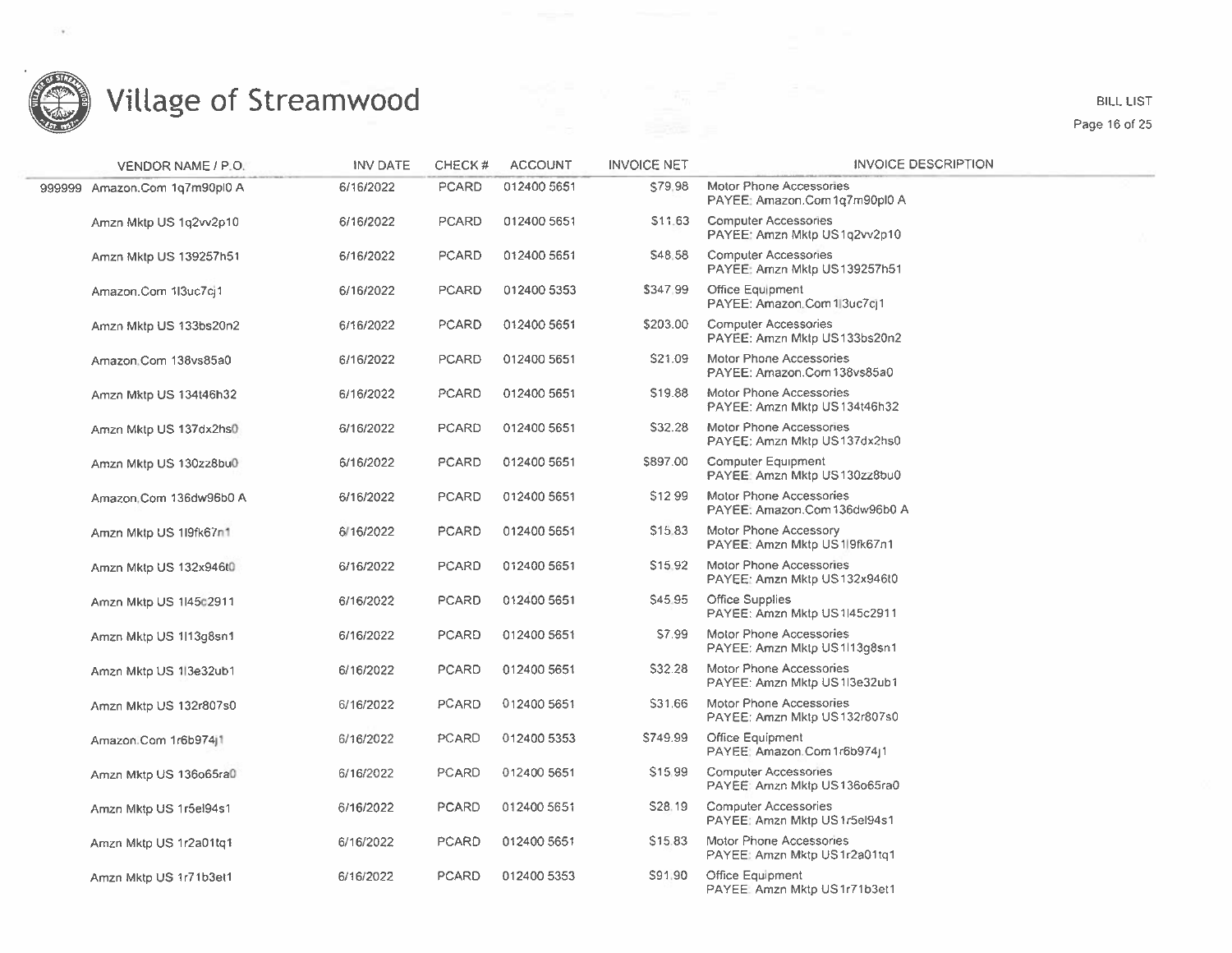

 $\ddot{\phantom{a}}$ 

#### Village of Streamwood

 $\sim$  19

BILL LIST Page 17 of 25

| VENDOR NAME / P.O.            | INV DATE  | CHECK#       | <b>ACCOUNT</b> | <b>INVOICE NET</b> | <b>INVOICE DESCRIPTION</b>                                                        |
|-------------------------------|-----------|--------------|----------------|--------------------|-----------------------------------------------------------------------------------|
| 999999 Amzn Mktp US 1r3w96uc1 | 6/16/2022 | <b>PCARD</b> | 012400 5651    | S71.92             | <b>Computer Accessories</b><br>PAYEE: Amzn Mktp US1r3w96uc1                       |
| Amzn Mktp US 1l0z07qy0        | 6/16/2022 | <b>PCARD</b> | 012400 5651    | S44.04             | Motor Phone Accessories<br>PAYEE: Amzn Mktp US110z07qy0                           |
| Amazon.Com 1l4nt0s72          | 6/16/2022 | <b>PCARD</b> | 012400 5651    | S14.99             | <b>Motor Phone Accessories</b><br>PAYEE: Amazon.Com1l4nt0s72                      |
| Amzn Mktp US 1/23e42/0        | 6/16/2022 | <b>PCARD</b> | 012400 5651    | S <sub>13.59</sub> | Motor Phone Accessories<br>PAYEE: Amzn Mktp US 1l23e42i0                          |
| Amzn Mktp US 110pr5rl0        | 6/16/2022 | PCARD        | 012400 5651    | S26.99             | Motor Phone Accessories<br>PAYEE: Amzn Mktp US 110pr5r10                          |
| Amzn Mktp US 1r8id1zl2        | 6/16/2022 | <b>PCARD</b> | 012400 5651    | \$13.59            | Motor Phone Accessories<br>PAYEE: Amzn Mktp US 1r8jd1zl2                          |
| Amazon.Com 1x57p4xu1          | 6/16/2022 | <b>PCARD</b> | 012400 5651    | S4.23              | Office Supplies<br>PAYEE: Amazon.Com1x57p4xu1                                     |
| Amazon.Com 1q7ir42a0 A        | 6/16/2022 | <b>PCARD</b> | 417100 5402    | \$36.60            | Office Supplies<br>PAYEE: Amazon.Com1q7ir42a0 A                                   |
| R&b Productions Inc.          | 6/16/2022 | <b>PCARD</b> | 417100 5302    | S84.00             | Registration-APWA Loader Rodeo Lukaszewski & DeBac<br>PAYEE: R&b Productions Inc. |
| R&b Productions Inc.          | 6/16/2022 | <b>PCARD</b> | 417100 5302    | S60.00             | Registration for APWA Snow Plow Rodeo-Groboske/Haa<br>PAYEE: R&b Productions Inc. |
| Amzn Mktp US 1o2p73ro2        | 6/16/2022 | <b>PCARD</b> | 016100 5436    | \$39.21            | Filters-PW/FD Generator<br>PAYEE: Amzn Mktp US1o2p73ro2                           |
| Amzn Mktp US 138gz62u2        | 6/16/2022 | <b>PCARD</b> | 417100 5461    | S41.34             | Water Pump-PW 239<br>PAYEE: Amzn Mktp US138qz62u2                                 |
| Amzn Mktp US 1r9g90cq1        | 6/16/2022 | <b>PCARD</b> | 417100 5402    | \$45.79            | Greenbox Toner Cartridges for Work Centre 6515<br>PAYEE: Amzn Mktp US 1r9g90cq1   |
| <b>Deutz Salesservices</b>    | 6/16/2022 | <b>PCARD</b> | 417100 5461    | \$7.59             | Hardware -PW 210<br><b>PAYEE: Deutz Salesservices</b>                             |
| <b>Deutz Salesservices</b>    | 6/16/2022 | <b>PCARD</b> | 417100 5461    | S52.88             | Hardware - PW210<br><b>PAYEE: Deutz Salesservices</b>                             |
| Amzn Mktp US 1l9e12dv0        | 6/16/2022 | <b>PCARD</b> | 015100 5434    | S61.98             | <b>Envelopes and Batteries</b><br>PAYEE: Amzn Mktp US 1i9e12dv0                   |
| Amzn Mktp US 1x9f86x21        | 6/16/2022 | <b>PCARD</b> | 015100 5434    | S23-23             | Office Supplies & Batteries<br>PAYEE: Amzn Mktp US 1x9f86x21                      |
| Amzn Mktp US 1o2p73ro2        | 6/16/2022 | <b>PCARD</b> | 417100 5436    | S58.81             | Filters-PW/FD Generator<br>PAYEE: Amzn Mktp US 1o2p73ro2                          |
|                               |           |              |                | \$24,074.44        |                                                                                   |
| Dollar General #7826          | 6/7/2022  | 83222        | 410000 1451    | \$25.76            | UB Refund 323 S Bartlett Rd<br>PAYEE: Dollar General#7826                         |
|                               |           |              |                | S25.76             |                                                                                   |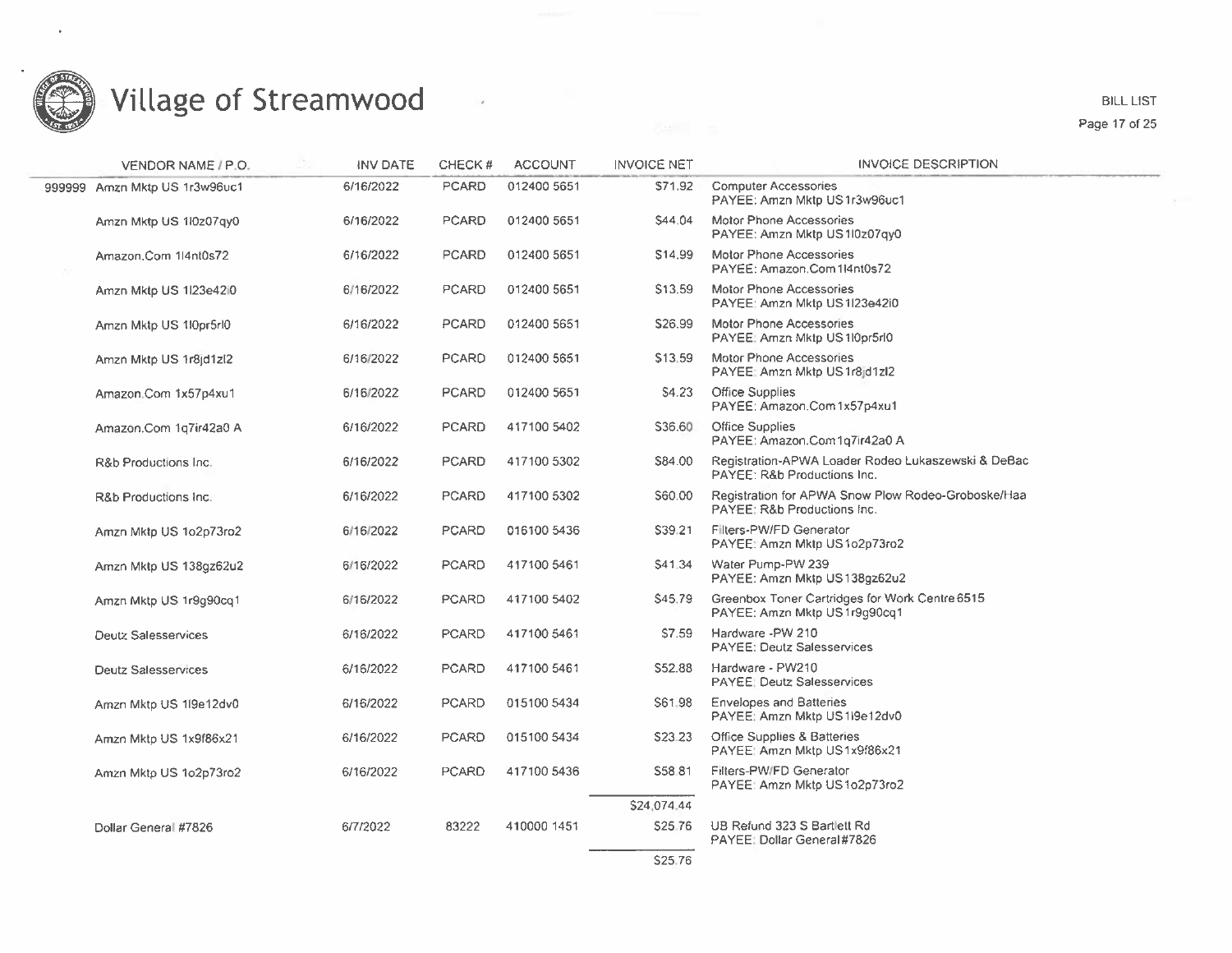

**BILL LIST** Page 18 of 25

| VENDOR NAME / P.O.                                     | <b>INV DATE</b> | CHECK# | <b>ACCOUNT</b> | <b>INVOICE NET</b> | <b>INVOICE DESCRIPTION</b>                              |
|--------------------------------------------------------|-----------------|--------|----------------|--------------------|---------------------------------------------------------|
| 999999 Ketty Silva                                     | 6/7/2022        | 83223  | 410000 1451    | \$1,056.33         | UB Refund 261 Brittany Dr<br>PAYEE: Ketty Silva         |
|                                                        |                 |        |                | \$1,056.33         |                                                         |
| Marcos Rivera                                          | 6/7/2022        | 83224  | 410000 1451    | \$50.00            | UB Refund 25 N Walnut Ct<br><b>PAYEE: Marcos Rivera</b> |
|                                                        |                 |        |                | \$50.00            |                                                         |
| Sarah K Wittstock                                      | 6/7/2022        | 83225  | 410000 1451    | \$29.00            | UB refund 375 Wisteria Dr<br>PAYEE: Sarah K Wittstock   |
|                                                        |                 |        |                | \$29.00            |                                                         |
| 833 Mission Wealth Management                          |                 |        |                |                    |                                                         |
| 20221142                                               | 4/13/2022       | 83212  | 611100 5333    | \$9,640.85         | Mission Wealth Q2 2022                                  |
|                                                        |                 |        |                | \$9,640.85         |                                                         |
| 451 Municipal GIS Partners Inc.                        |                 |        |                |                    |                                                         |
| 20221158                                               | 6/2/2022        | 83213  | 012400 5333    | \$10,719.25        | <b>GISC Staffing</b>                                    |
|                                                        |                 |        |                | \$10,719.25        |                                                         |
| 389 Northern Illinois Gas Company                      |                 |        |                |                    |                                                         |
|                                                        | 5/31/2022       | 83216  | 015100 5314    | \$523.20           | Service Address - 1204 S Park Ave                       |
|                                                        | 5/26/2022       | 83216  | 417100 5314    | \$163.07           | Service Address - 531 E Lake St                         |
|                                                        |                 |        |                | \$686.27           |                                                         |
| 549 Northern Illinois Irrigation Inc.                  |                 |        |                |                    |                                                         |
| 20221156                                               | 5/25/2022       | 83217  | 013100 5354    | \$455.00           | Spring Start Up - VH                                    |
| 20221166                                               | 6/6/2022        | 83217  | 014100 5354    | \$520.00           | Spring Start Up Service                                 |
|                                                        |                 |        |                | \$975.00           |                                                         |
| 393 Northwest Community Hospital                       |                 |        |                |                    |                                                         |
| 20221196                                               | 6/2/2022        | 83218  | 014100 5333    | \$761.00           | Physical and Labs                                       |
| 20221198                                               | 6/2/2022        | 83218  | 015100 5321    | \$1,328.00         | Physical and Labs                                       |
|                                                        |                 |        |                | \$2,089.00         |                                                         |
| 3354 Northwest Trucks, Inc.                            |                 |        |                |                    |                                                         |
|                                                        | 5/31/2022       | 83219  | 015100 5461    | S33.40             | FD Part-May                                             |
|                                                        |                 |        |                | \$33.40            |                                                         |
| 392 NW Suburban Municipal Joint Action Water<br>Agency |                 |        |                |                    |                                                         |
|                                                        | 6/6/2022        | 232    | 417100 5341    | \$532,411.00       | Purchase Water from JAWA                                |
|                                                        |                 |        |                | \$532,411.00       |                                                         |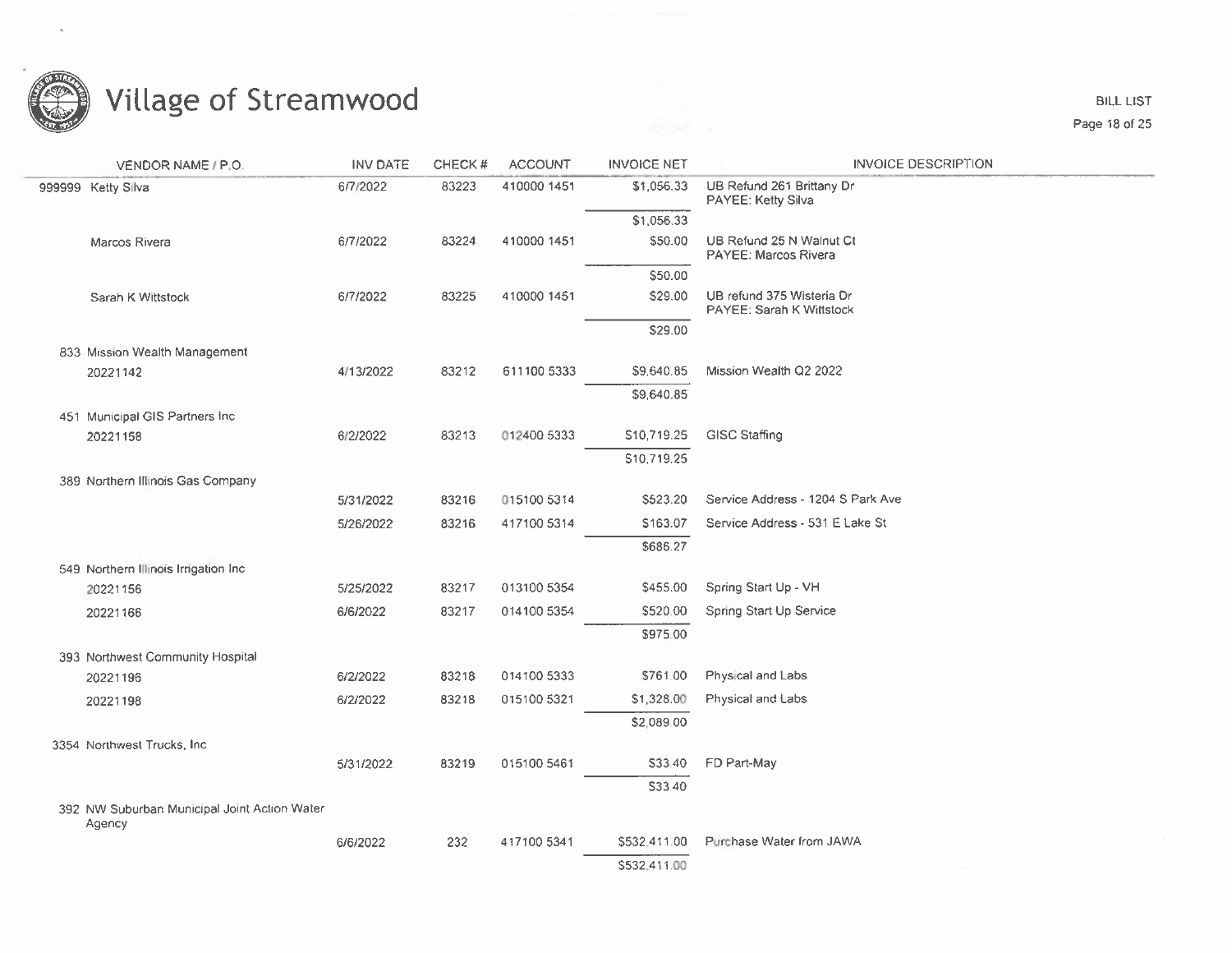

**BILL LIST** Page 19 of 25

| VENDOR NAME / P.O.                 | <b>INV DATE</b> | CHECK# | <b>ACCOUNT</b> | <b>INVOICE NET</b> | <b>INVOICE DESCRIPTION</b>         |
|------------------------------------|-----------------|--------|----------------|--------------------|------------------------------------|
| 692 On Time Embroidery, Inc.       |                 |        |                |                    |                                    |
| 20221149                           | 6/2/2022        | 83221  | 015100 5413    | \$345.00           | Duty Clothing - Fox                |
| 20221150                           | 6/2/2022        | 83221  | 015100 5413    | \$159.00           | Duty Clothing - Moens              |
| 20221151                           | 6/2/2022        | 83221  | 015100 5413    | \$204.00           | Duty Clothing - Pabianczyk         |
| 20221152                           | 6/2/2022        | 83221  | 015100 5413    | \$136.00           | Duty Clothing - Ursini             |
| 20221153                           | 6/2/2022        | 83221  | 015100 5413    | \$136.00           | Duty Clothing - O'Brien            |
|                                    |                 |        |                | \$980.00           |                                    |
| 2650 O'Reilly Auto Enterprises LLC |                 |        |                |                    |                                    |
|                                    | 5/31/2022       | 83220  | 016100 5461    | \$10.67            | Cabin Filter-PW 252                |
|                                    | 5/31/2022       | 83220  | 417100 5461    | S16.01             | Cabin Filter-PW 252                |
|                                    |                 |        |                | \$26.68            |                                    |
| 567 Ove Water Services, Inc.       |                 |        |                |                    |                                    |
|                                    | 5/31/2022       | 83168  | 016100 5461    | S5.19              | Mechanics Water-May                |
|                                    | 5/31/2022       | 83168  | 417100 5461    | \$7.79             | Mechanics Water-May                |
|                                    |                 |        |                | \$12.98            |                                    |
| 821 Paul Ursini                    |                 |        |                |                    |                                    |
| 20221180                           | 6/2/2022        | 83252  | 015100 5302    | \$456.75           | Tuition Reimbursement - Ursini     |
|                                    |                 |        |                | \$456.75           |                                    |
| 1731 Pomp's Tire Service Inc.      |                 |        | 016100 5461    | \$632.40           | PW/PD/CD Tires & Tire Disposal-May |
|                                    | 6/1/2022        | 83227  |                |                    |                                    |
|                                    | 6/1/2022        | 83227  | 417100 5461    | \$948.60           | PW/PD/CD Tires & Tire Disposal-May |
|                                    | 6/1/2022        | 83227  | 014100 5461    | \$3,105.04         | PW/PD/CD Tires & Tire Disposal-May |
|                                    | 6/1/2022        | 83227  | 013100 5461    | \$598.28           | PW/PD/CD Tires & Tire Disposal-May |
|                                    | 6/1/2022        | 83227  | 010000 2706    | \$104.00           | PW/PD/CD Tires & Tire Disposal-May |
|                                    |                 |        |                | \$5,388.32         |                                    |
| 2124 Purchase Advantage Card       |                 |        |                |                    | <b>Bottled Water</b>               |
|                                    | 6/16/2022       | PCARD  | 015100 5451    | \$24,54            |                                    |
|                                    |                 |        |                | \$24,54            |                                    |
| 247 Ralph Helm Inc                 | 5/25/2022       | 83228  | 016100 5461    | \$20.18            | PW Parts-May                       |
|                                    | 5/25/2022       | 83228  | 417100 5461    | \$30,28            | PW Parts-May                       |
|                                    |                 |        |                | \$50.46            |                                    |
|                                    |                 |        |                |                    |                                    |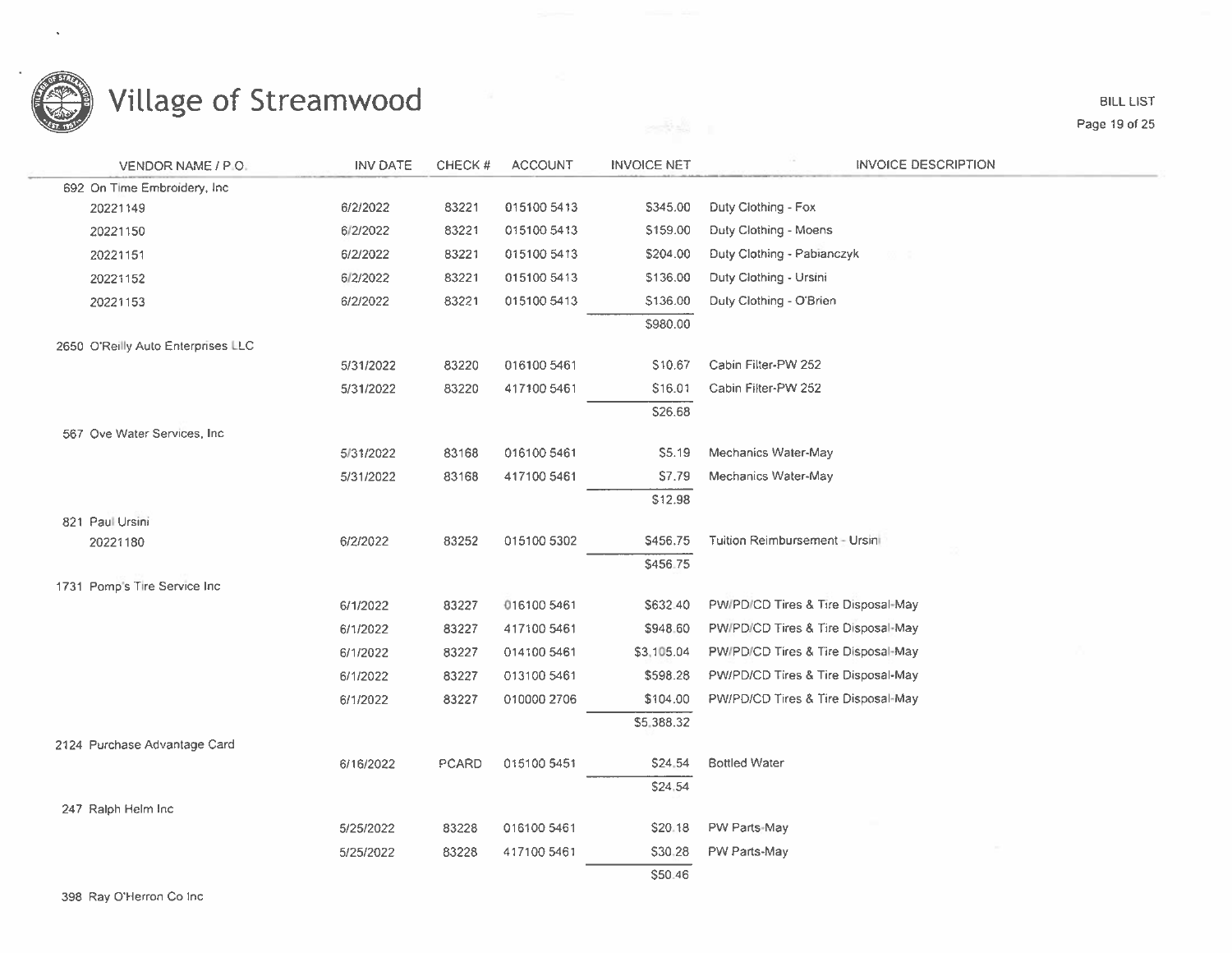

**BILL LIST** Page 20 of 25

| VENDOR NAME / P.O.                   | <b>INV DATE</b> | CHECK#       | <b>ACCOUNT</b> | <b>INVOICE NET</b> | <b>INVOICE DESCRIPTION</b>        |
|--------------------------------------|-----------------|--------------|----------------|--------------------|-----------------------------------|
| 398 20221167                         | 6/6/2022        | 83229        | 014100 5413    | \$112.98           | Supplies - Fischer                |
|                                      |                 |              |                | \$112.98           |                                   |
| 1031 Rezwanul Haque                  |                 |              |                |                    |                                   |
|                                      | 6/2/2022        | 83193        | 320000 2313    | \$1,000.00         | Performance Bond Refund           |
|                                      | 6/2/2022        | 83193        | 010000 4991    | \$3,750.00         | Performance Bond Refund           |
|                                      |                 |              |                | \$4,750.00         |                                   |
| 1448 Richard A Pump Jr.              |                 |              |                |                    |                                   |
| 20221193                             | 5/31/2022       | 83176        | 016100 5411    | \$372.50           | Duo Stick for Spreader            |
|                                      |                 |              |                | \$372.50           |                                   |
| 452 RRA Inc                          |                 |              |                |                    |                                   |
|                                      | 6/16/2022       | <b>PCARD</b> | 014100 5491    | \$35.15            | Drug Take Back Boxes              |
|                                      |                 |              |                | \$35.15            |                                   |
| 3115 Rush Truck Centers Of Illinois  |                 | 83232        | 016100 5461    | \$206.56           | PW/FD Parts-May                   |
|                                      | 5/31/2022       |              |                |                    |                                   |
|                                      | 5/31/2022       | 83232        | 417100 5461    | \$309.84           | PW/FD Parts-May                   |
|                                      | 5/31/2022       | 83232        | 015100 5461    | \$210.60           | PW/FD Parts-May                   |
|                                      |                 |              |                | \$727.00           |                                   |
| 2665 Schroeder Asphalt Services Inc. |                 |              |                | \$80,847.81        |                                   |
| 20220850                             | 5/31/2022       | 83233        | 116400 5605    |                    | 2022 Rdwy Maint-Board Appd 4/7/22 |
|                                      |                 |              |                | \$80,847.81        |                                   |
| 2175 Seagrave Fire Apparatus LLC     | 5/20/2022       | 83234        | 015100 5461    | \$1,243.27         | Paddle Wheel-FD 319/Trk 32        |
|                                      |                 |              |                | \$1,243.27         |                                   |
| 1005 Solitude Lake Management LLC    |                 |              |                |                    |                                   |
| 20220256                             | 5/31/2022       | 83236        | 136304 5354    | \$508.56           | 2022 Pond Maintenance-SSA'S       |
| 20220256                             | 5/31/2022       | 83236        | 136305 5354    | \$433.54           | 2022 Pond Maintenance-SSA'S       |
| 20220256                             | 5/31/2022       | 83236        | 136308 5354    | \$406.88           | 2022 Pond Maintenance-SSA'S       |
| 20220256                             | 5/31/2022       | 83236        | 136313 5354    | \$888.74           | 2022 Pond Maintenance-SSA'S       |
| 20220256                             | 5/31/2022       | 83236        | 136324 5354    | \$356.87           | 2022 Pond Maintenance-SSA'S       |
| 20220256                             | 5/31/2022       | 83236        | 136325 5354    | \$440.41           | 2022 Pond Maintenance-SSA'S       |
|                                      |                 |              |                | \$3,035.00         |                                   |
|                                      |                 |              |                |                    |                                   |

978 Southwind Industries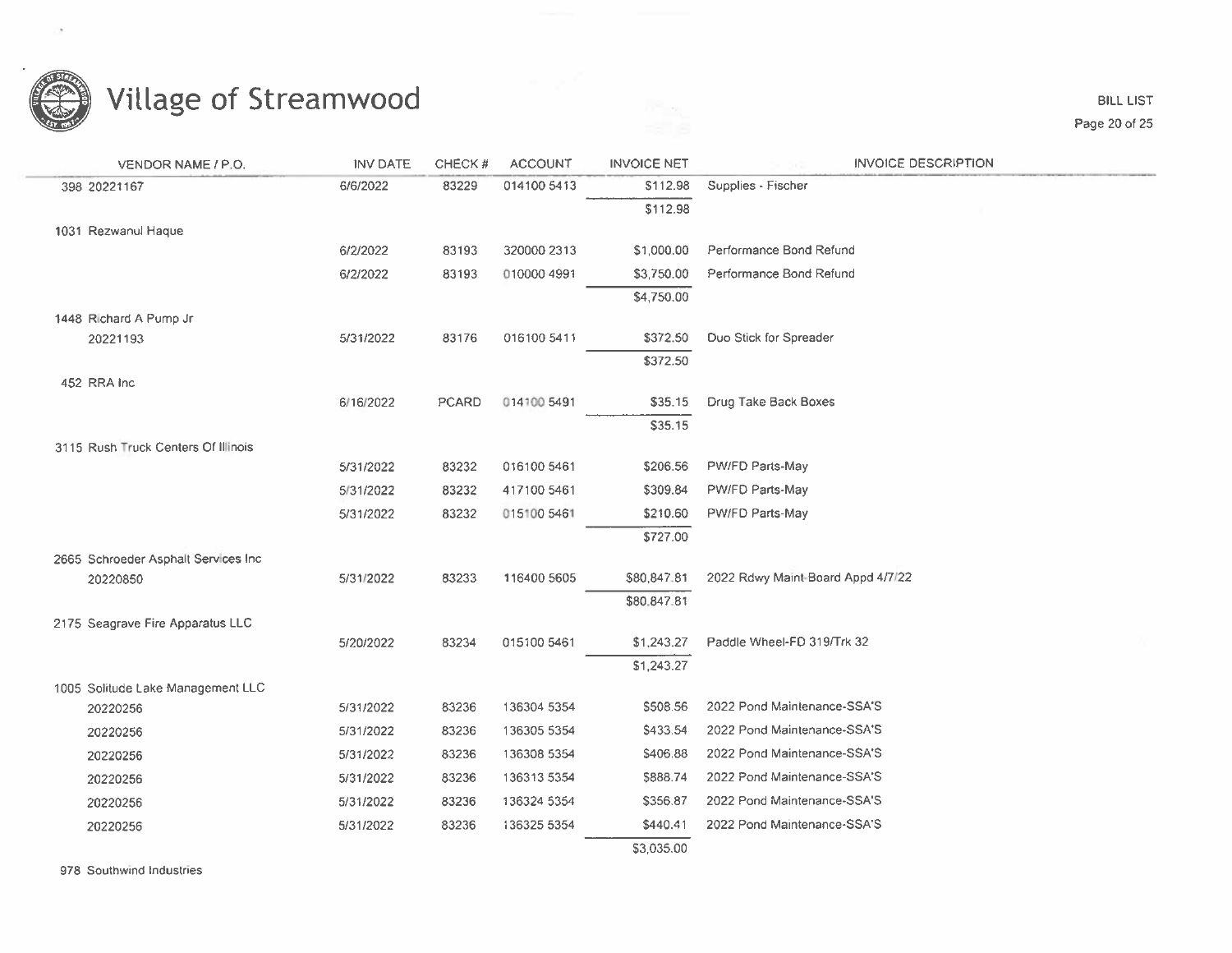

**BILL LIST** Page 21 of 25

| VENDOR NAME / P.O.                     | <b>INV DATE</b> | CHECK#       | <b>ACCOUNT</b> | <b>INVOICE NET</b> | <b>INVOICE DESCRIPTION</b>               |
|----------------------------------------|-----------------|--------------|----------------|--------------------|------------------------------------------|
| 978 20221125                           | 5/20/2022       | 83162        | 417100 5411    | \$70.00            | Disposal of Regular Material - 5/20/22   |
|                                        |                 |              |                | \$70.00            |                                          |
| 1878 Stanard & Associates Inc.         |                 |              |                |                    |                                          |
| 20221159                               | 6/2/2022        | 83237        | 010400 5333    | \$1,150.00         | <b>Public Safety Evaluations</b>         |
|                                        |                 |              |                | \$1,150.00         |                                          |
| 425 Stenstrom Petroleum Services Group |                 |              |                |                    |                                          |
|                                        | 5/26/2022       | 83238        | 428100 5462    | \$150.00           | Inspect Golf Fuel Site-May               |
|                                        | 5/26/2022       | 83238        | 016100 5333    | \$60.00            | Inspect PW Fuel Site-May                 |
|                                        | 5/26/2022       | 83238        | 417100 5333    | \$90.00            | Inspect PW Fuel Site-May                 |
|                                        |                 |              |                | \$300.00           |                                          |
| 632 Steven Tomzik                      |                 |              |                |                    |                                          |
| 20221132                               | 6/2/2022        | 83243        | 015100 5401    | \$48.39            | Reimburse Purchase for Smiley Retirement |
|                                        |                 |              |                | \$48.39            |                                          |
| 1287 Suburban Laboratories Inc.        | 5/31/2022       | 83239        | 417100 5333    | \$685.84           | Water Samples-May 2022                   |
| 20221139                               |                 |              |                | \$685.84           |                                          |
| 313 T & D Investments LLC              |                 |              |                |                    |                                          |
|                                        | 6/7/2022        | 83202        | 428100 5391    | \$15,780.51        | <b>Golf Disbursements</b>                |
|                                        |                 |              |                | \$15,780.51        |                                          |
| 2193 Target Corporation                |                 |              |                |                    |                                          |
|                                        | 6/16/2022       | <b>PCARD</b> | 015100 5434    | \$49.49            | DVD Player for Training                  |
|                                        |                 |              |                | S49.49             |                                          |
| 796 TESSCO Incorporated                |                 |              |                |                    |                                          |
| 20221131                               | 6/2/2022        | 83240        | 015100 5311    | S12.54             | Communication Equipment                  |
| 20221131                               | 6/2/2022        | 83240        | 015100 5434    | \$114.02           | Communication Equipment                  |
|                                        |                 |              |                | \$126.56           |                                          |
| 1929 The Davey Tree Expert Company     |                 |              |                |                    |                                          |
| 20220802                               | 5/31/2022       | 83241        | 014100 5354    | \$195.00           | PD Tree Treatments                       |
| 20220837                               | 5/31/2022       | 83241        | 013100 5354    | \$130.00           | Mem. Garden Treatment                    |
| 20220838                               | 5/31/2022       | 83241        | 013100 5354    | \$175.00           | VH Tree Treatments                       |
|                                        |                 |              |                | \$500.00           |                                          |
|                                        |                 |              |                |                    |                                          |

1179 The Peavey Corporation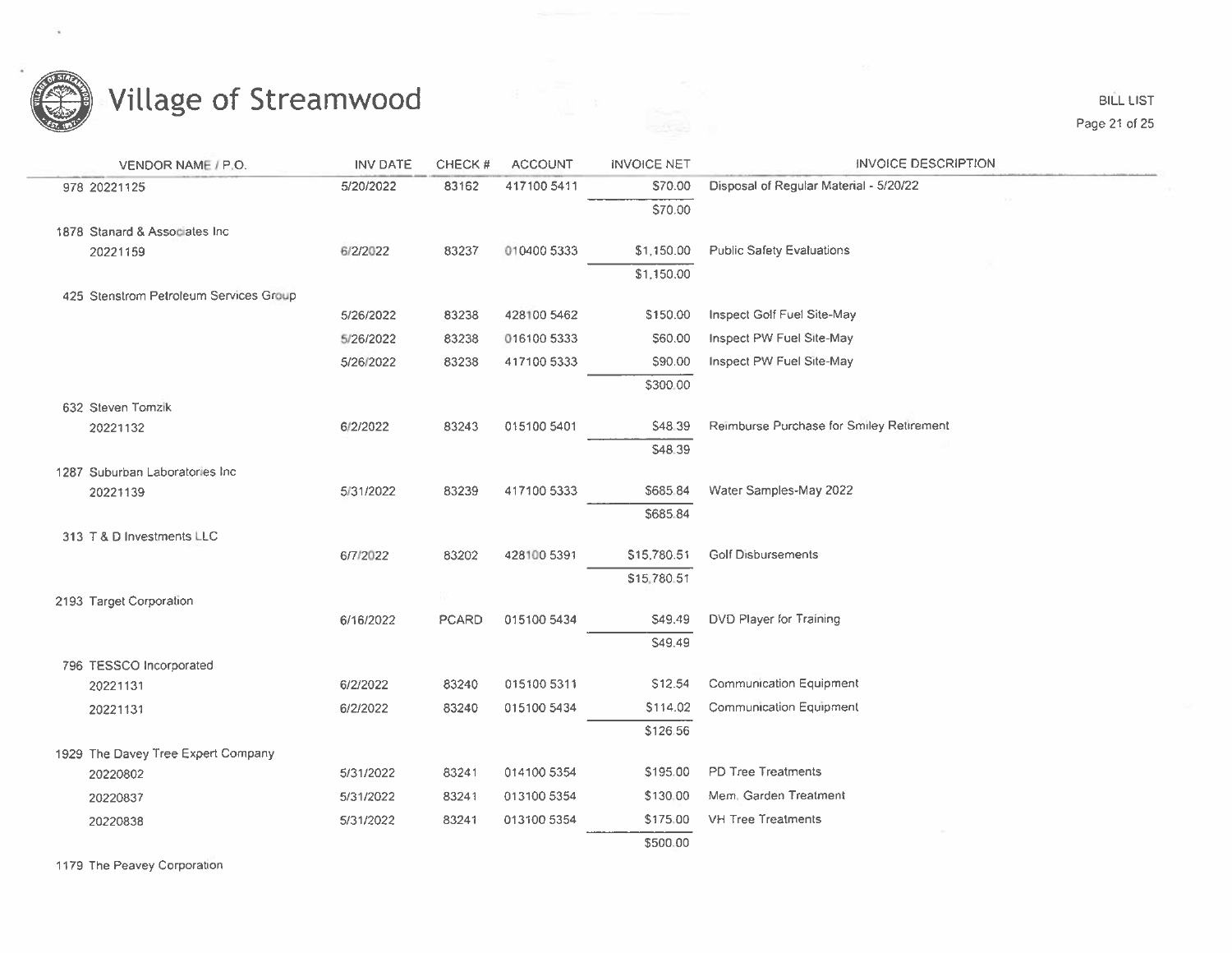

| VENDOR NAME / P.O.                                          | <b>INV DATE</b> | CHECK#       | <b>ACCOUNT</b> | <b>INVOICE NET</b> | <b>INVOICE DESCRIPTION</b>                    |
|-------------------------------------------------------------|-----------------|--------------|----------------|--------------------|-----------------------------------------------|
| 1179 20221191                                               | 6/6/2022        | 83203        | 014100 5412    | \$401.70           | <b>Evidence Supplies</b>                      |
|                                                             |                 |              |                | \$401.70           |                                               |
| 730 The Sherwin-Williams Company                            |                 |              |                |                    |                                               |
| 20221210                                                    | 6/7/2022        | 83235        | 417100 5435    | \$877.73           | Paint Sprayer & Supplies for Hydrant Painting |
| 20221210                                                    | 6/7/2022        | 83235        | 417100 5436    | \$110.46           | Paint Sprayer & Supplies for Hydrant Painting |
|                                                             |                 |              |                | \$988.19           |                                               |
| 232 Timothy Breslin                                         |                 |              |                |                    |                                               |
| 20221171                                                    | 6/6/2022        | 83165        | 014100 5413    | \$92,82            | <b>Clothing Reimbursement</b>                 |
|                                                             |                 |              |                | S92.82             |                                               |
| 815 TransUnion Risk and Alternative Data<br>Solutions, Inc. |                 |              |                |                    |                                               |
| 20221163                                                    | 6/6/2022        | 83244        | 014100 5391    | \$160.00           | Investigations - 5/2022                       |
|                                                             |                 |              |                | \$160.00           |                                               |
| 662 TranSystems Corporation                                 |                 |              |                |                    |                                               |
| 20210740                                                    | 5/31/2022       | 83245        | 326400 5333    | \$3,472,39         | Rt 59 Bridge/Trails-Phase I Supp              |
| 20220056                                                    | 5/31/2022       | 83245        | 326400 5333    | \$36,506.64        | Madison Dr Trail Phase 2-Board Appd 1-6-22    |
|                                                             |                 |              |                | \$39,979.03        |                                               |
| 3334 Trees R Us, Inc.                                       |                 |              |                |                    |                                               |
| 20220741                                                    | 5/31/2022       | 83246        | 016100 5411    | \$3,962.50         | 2022 Brush Collection-5/16 & 5/23             |
|                                                             |                 |              |                | \$3,962.50         |                                               |
| 1372 Tyco Fire and Security (US) Management<br>Inc          |                 |              |                |                    |                                               |
|                                                             | 6/16/2022       | <b>PCARD</b> | 016100 5354    | \$308.27           | Annual Contract - PW                          |
|                                                             | 6/16/2022       | PCARD        | 417100 5354    | \$462.41           | Annual Contract - PW                          |
|                                                             |                 |              |                | \$770.68           |                                               |
| 545 U S Postal Service                                      |                 |              |                |                    |                                               |
|                                                             | 5/31/2022       | 83247        | 010200 5311    | \$2,500.00         | Permit #24 Newsletter Postage July/Aug. 2022  |
|                                                             |                 |              |                | \$2,500.00         |                                               |
| 20221154                                                    | 5/20/2022       | 83248        | 012300 5311    | \$265.00           | Postage Permit                                |
|                                                             |                 |              |                | \$265.00           |                                               |
| 531 Ultra Strobe Communications Inc.                        |                 |              |                |                    |                                               |
|                                                             | 5/31/2022       | 83249        | 014100 5351    | S95.00             | Checked Air Horn-PD 98                        |
|                                                             |                 |              |                | \$95.00            |                                               |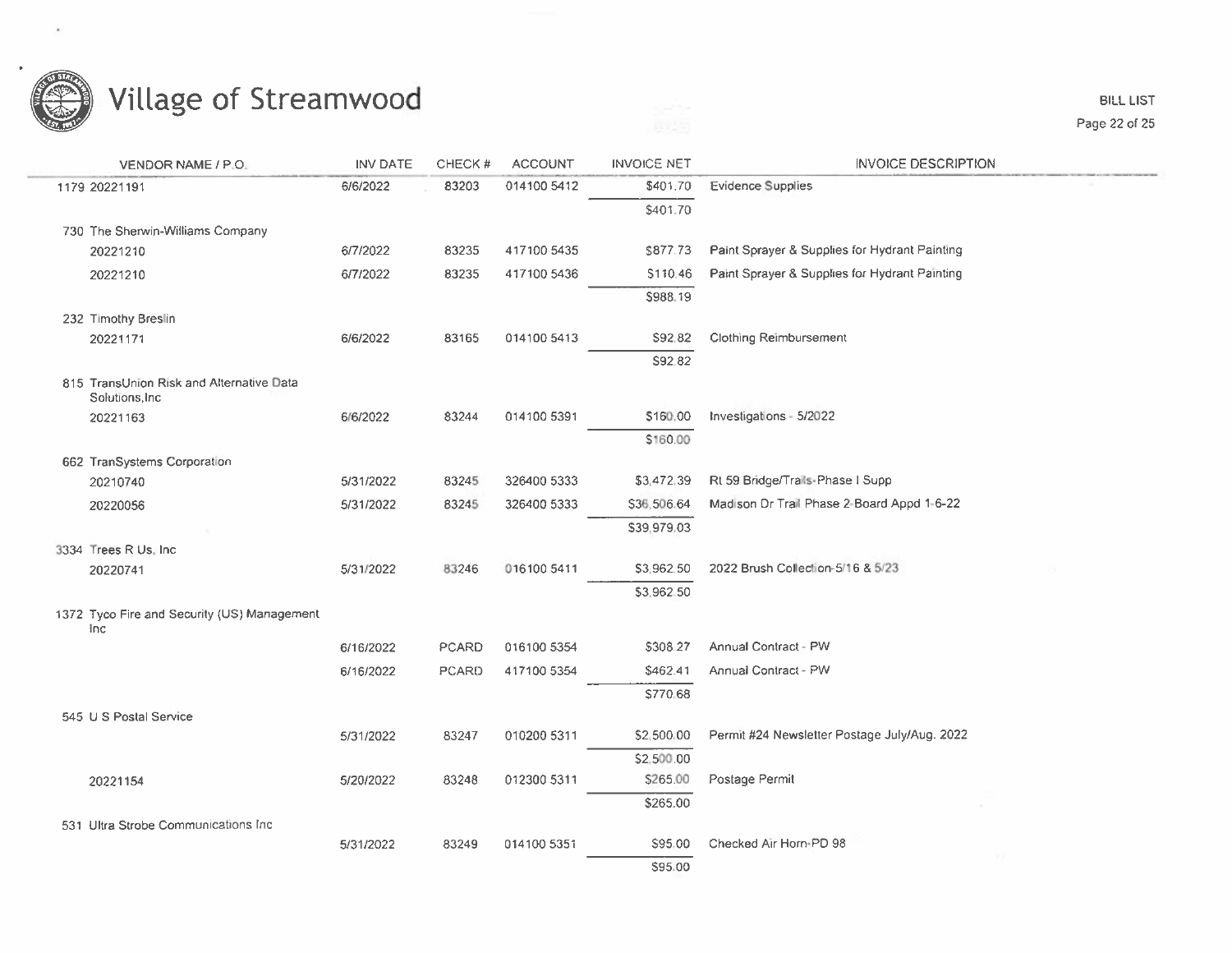

**BILL LIST** Page 23 of 25

| VENDOR NAME / P.O.                                       | <b>INV DATE</b> | CHECK#       | <b>ACCOUNT</b> | <b>INVOICE NET</b> | <b>INVOICE DESCRIPTION</b>             |  |
|----------------------------------------------------------|-----------------|--------------|----------------|--------------------|----------------------------------------|--|
| 838 Unique Products & Service Corporation                |                 |              |                |                    |                                        |  |
| 20221161                                                 | 6/2/2022        | 83250        | 015100 5432    | \$462.76           | Janitorial Supplies                    |  |
|                                                          |                 |              |                | \$462.76           |                                        |  |
| 724 Unomas Landscaping Inc.                              |                 |              |                |                    |                                        |  |
| 20220650                                                 | 5/31/2022       | 83251        | 326400 5391    | \$1,600.00         | Lawn Mowing-Park Blvd                  |  |
| 20220675                                                 | 5/31/2022       | 83251        | 417100 5411    | \$2,965.00         | Supply/Install-Landscape Mat'l-N Park  |  |
| 20220681                                                 | 5/31/2022       | 83251        | 349300 5618    | \$11,160.00        | Fire Station #33-Landscaping           |  |
|                                                          |                 |              |                | \$15,725.00        |                                        |  |
| 2408 US Postal Service-National Customer<br>Support Cntr |                 |              |                |                    |                                        |  |
|                                                          | 6/16/2022       | <b>PCARD</b> | 015100 5311    | S4.33              | Charges for Certified Mail             |  |
|                                                          |                 |              |                | <b>S4.33</b>       |                                        |  |
| 186 Verizon Connect                                      |                 |              |                |                    |                                        |  |
| 20221175                                                 | 6/2/2022        | 83253        | 012400 5651    | \$32.38            | Monthly Service                        |  |
|                                                          |                 |              |                | \$32.38            |                                        |  |
| 550 Vermeer-Illinois Inc.                                |                 |              |                |                    |                                        |  |
|                                                          | 6/1/2022        | 83255        | 016100 5461    | \$104.38           | PW Parts-May                           |  |
|                                                          | 6/1/2022        | 83255        | 417100 5461    | \$156.56           | PW Parts-May                           |  |
|                                                          |                 |              |                | \$260.94           |                                        |  |
| 3325 Viking Chemical Company                             |                 |              |                |                    |                                        |  |
| 20221024                                                 | 6/2/2022        | 83256        | 417100 5412    | \$3,318.90         | Phosphates & Chlorine for Backup Wells |  |
|                                                          |                 |              |                | \$3,318.90         |                                        |  |
| 690 Village Of Schaumburg                                |                 |              |                |                    |                                        |  |
| 20221162                                                 | 6/3/2022        | 83257        | 417100 5333    | \$3,401.80         | June 2022 Sewer                        |  |
|                                                          |                 |              |                | \$3,401.80         |                                        |  |
| 557 Walmart Community Gecrb                              |                 |              |                |                    |                                        |  |
|                                                          | 6/16/2022       | <b>PCARD</b> | 010000 2981    | \$103.27           | Holiday Helpers - School Supplies      |  |
|                                                          | 6/16/2022       | <b>PCARD</b> | 010100 5491    | \$89.09            | Miscellaneous Supplies                 |  |
|                                                          | 6/16/2022       | <b>PCARD</b> | 015100 5451    | S37.52             | <b>Bottled Water</b>                   |  |
|                                                          | 6/16/2022       | PCARD        | 010800 5603    | \$35.92            | Miscellaneous Supplies                 |  |
|                                                          | 6/16/2022       | <b>PCARD</b> | 012300 5402    | \$35.84            | Miscellaneous Supplies                 |  |
|                                                          | 6/16/2022       | <b>PCARD</b> | 019100 5391    | \$13.26            | Miscellaneous Supplies                 |  |
|                                                          |                 |              |                | \$314.90           |                                        |  |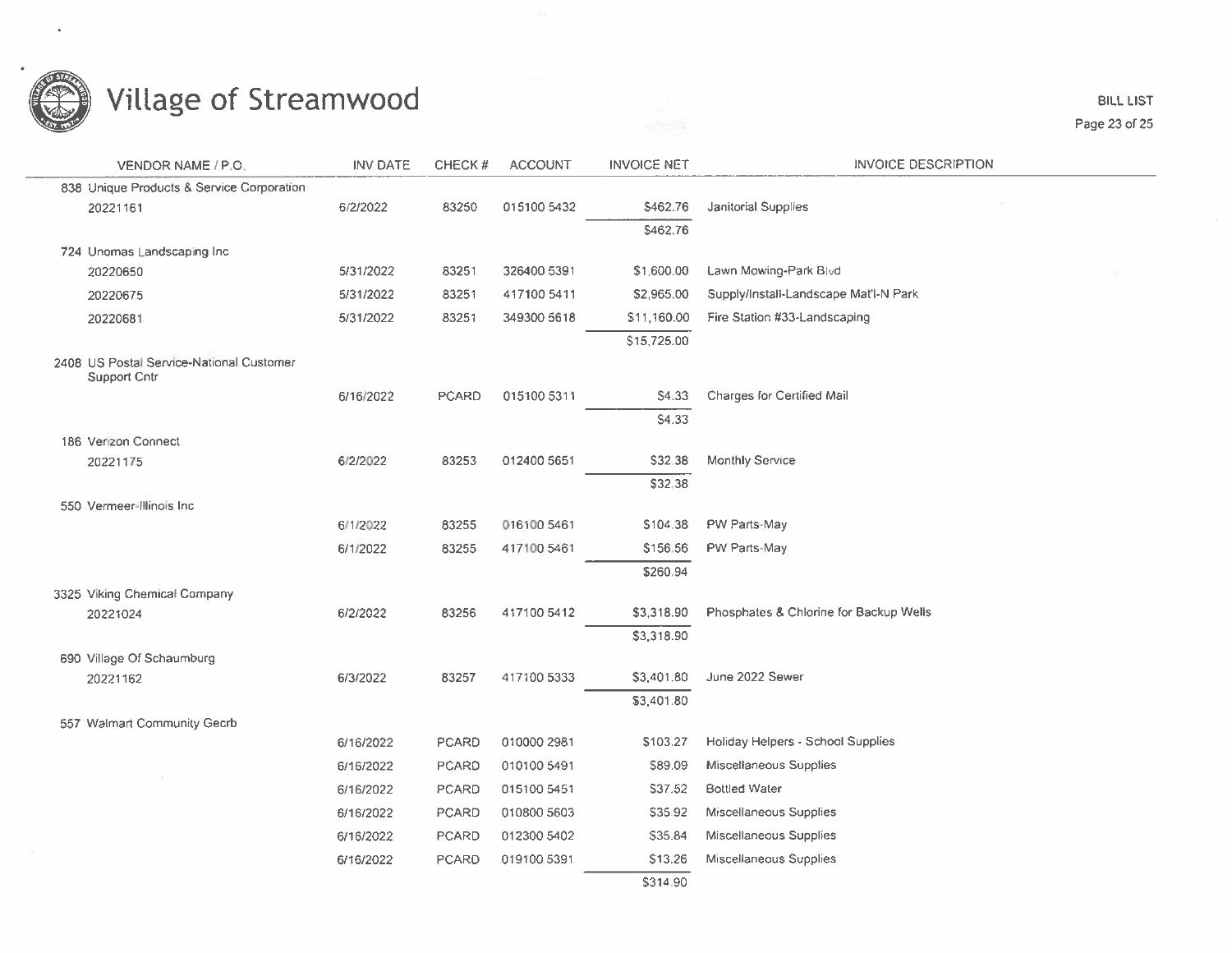

| VENDOR NAME / P.O.                            | <b>INV DATE</b> | CHECK# | <b>ACCOUNT</b> | <b>INVOICE NET</b> | <b>INVOICE DESCRIPTION</b>              |
|-----------------------------------------------|-----------------|--------|----------------|--------------------|-----------------------------------------|
| 1011 Warehouse Direct Inc.                    |                 |        |                |                    |                                         |
| 20221168                                      | 6/6/2022        | 83258  | 014100 5402    | <b>\$82.51</b>     | PD Office Supplies                      |
| 20221170                                      | 6/6/2022        | 83258  | 014100 5402    | \$112.69           | PD Office Supplies                      |
| 20221184                                      | 6/6/2022        | 83258  | 014100 5413    | S3.36              | PD Office Supplies                      |
| 20221185                                      | 6/6/2022        | 83258  | 014100 5402    | \$16.45            | PD Office Supplies                      |
| 20221195                                      | 6/6/2022        | 83258  | 014100 5402    | S85.78             | PD Office Supplies                      |
|                                               |                 |        |                | \$300.79           |                                         |
| 923 Water Products Company of Aurora Inc.     |                 |        |                |                    |                                         |
| 20221133                                      | 5/27/2022       | 83259  | 417100 5436    | \$1,366.22         | Water Dept Stk - SO 2369226 5/26/22     |
| 20221135                                      | 6/2/2022        | 83259  | 326400 5605    | \$4,608.00         | 2022 Road Program - Adjustment Rings    |
|                                               |                 |        |                | \$5,974.22         |                                         |
| 2435 Water Resources Inc.                     |                 |        |                |                    |                                         |
| 20220626                                      | 5/27/2022       | 83260  | 349300 5614    | \$1,176.00         | <b>MIU Meter Readers</b>                |
| 20220626                                      | 6/3/2022        | 83260  | 349300 5614    | \$1,176.00         | MIU Meter Readers SO 25364              |
| 20221104                                      | 5/23/2022       | 83260  | 417100 5436    | \$1,030.40         | Water Dept Stk- 5/8" Mtr Chmbr SO 25222 |
|                                               |                 |        |                | \$3,382.40         |                                         |
| 2235 Water Services Company of Illinois Inc.  |                 |        |                |                    |                                         |
| 20221143                                      | 5/31/2022       | 83261  | 417100 5333    | \$7,641.72         | <b>Water Meter Testing</b>              |
|                                               |                 |        |                | \$7,641.72         |                                         |
| 565 West Side Tractor Sales                   |                 |        |                |                    |                                         |
|                                               | 5/31/2022       | 83262  | 016100 5461    | \$872.12           | PW Parts-May                            |
|                                               | 5/31/2022       | 83262  | 417100 5461    | \$1,308.19         | PW Parts-May                            |
|                                               |                 |        |                | \$2,180.31         |                                         |
| 716 Wheatland Title Company                   |                 |        |                |                    |                                         |
| 20221140                                      | 5/31/2022       | 83263  | 326400 5333    | \$132,00           | Title Commitment-Parcel: 0LA0011        |
|                                               |                 |        |                | \$132.00           |                                         |
| 2961 Wolf Electric Supply Co Inc.<br>20220996 | 5/31/2022       | 83264  | 019100 5391    | \$450.00           | Summer Celebration-Cable Ties F/E       |
|                                               | 5/31/2022       | 83264  | 019100 5391    | \$450.00           | Summer Celebration-Cable Ties L/S       |
| 20221043                                      |                 |        |                | \$900.00           |                                         |
| 573 Xerox Corporation                         |                 |        |                |                    |                                         |
|                                               | 6/1/2022        | 83265  | 010000 2703    | \$299.53           | Copier Rental and Maintenance - VH      |
|                                               | 6/1/2022        | 83265  | 016100 5353    | S65.67             | Copier Rental & Maintenance - PW        |
|                                               |                 |        |                |                    |                                         |

**BILL LIST** Page 24 of 25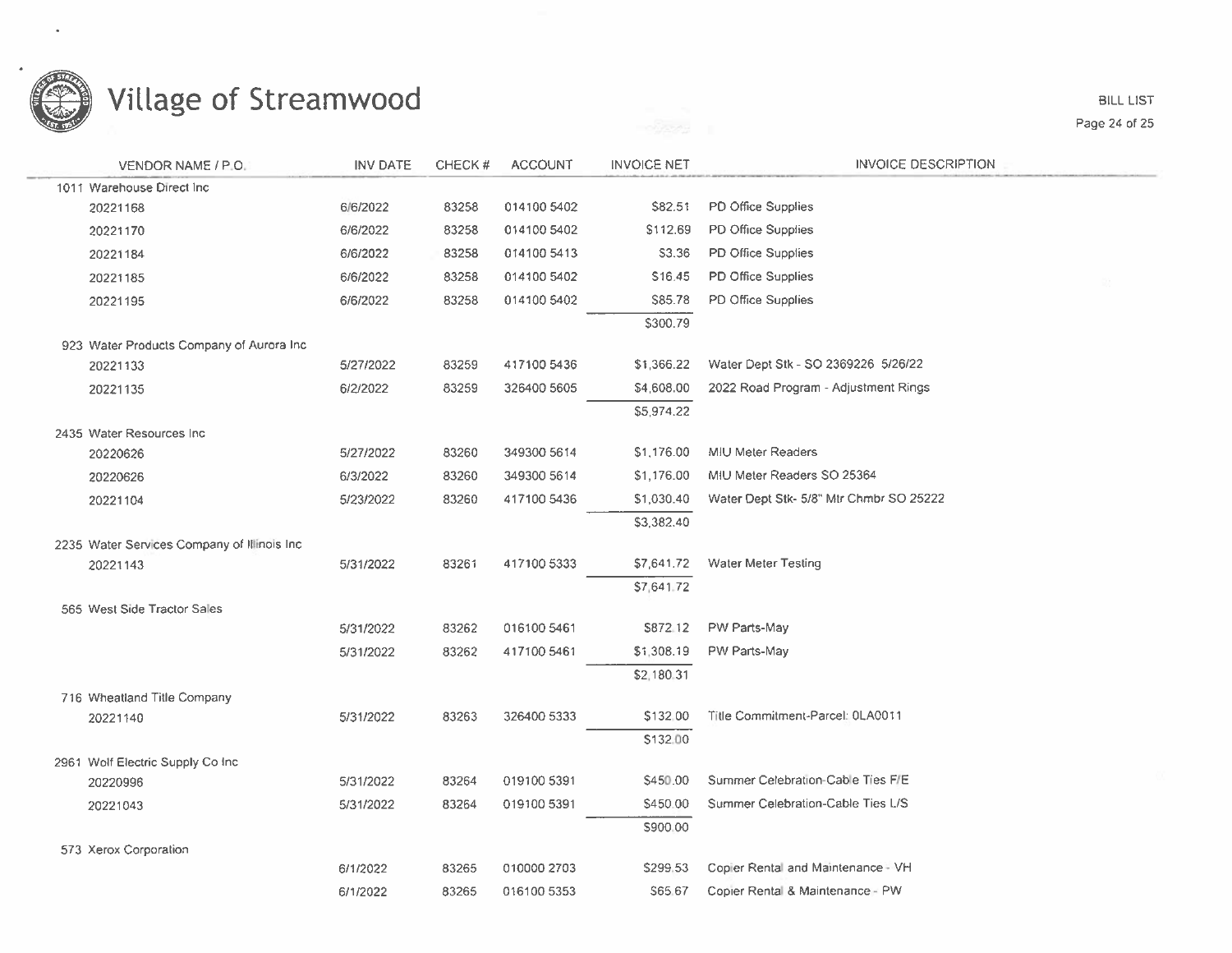

#### **BILL LIST** Page 25 of 25

| VENDOR NAME / P.O.                       | INV DATE  | CHECK# | <b>ACCOUNT</b> | <b>INVOICE NET</b> | <b>INVOICE DESCRIPTION</b>           |
|------------------------------------------|-----------|--------|----------------|--------------------|--------------------------------------|
| 573                                      | 6/1/2022  | 83265  | 014100 5313    | \$273.69           | Copier Rental & Maintenance - PD     |
|                                          | 6/1/2022  | 83265  | 015100 5313    | \$153.70           | Copier Rental & Maintenance - FD     |
|                                          | 6/1/2022  | 83265  | 417100 5353    | \$98.51            | Copier Rental & Maintenance - PW     |
|                                          | 6/1/2022  | 83265  | 014100 5353    | \$117.30           | Copier Rental & Maintenance - PD     |
|                                          | 6/1/2022  | 83265  | 015100 5353    | \$38.42            | Copier Rental & Maintenance - FD     |
|                                          |           |        |                | \$1,046.82         |                                      |
| 576 Ziebell Water Services Products Inc. |           |        |                |                    |                                      |
|                                          | 6/7/2022  | 83266  | 417100 5436    | (S62.00)           | Water Dept - Hydrant Stock SO 715134 |
| 20221118                                 | 5/31/2022 | 83266  | 417100 5436    | \$546.52           | Water Dept-Hydrant Stock             |
| 20221118                                 | 5/31/2022 | 83266  | 417100 5436    | \$450.00           | Water Dept-Hydrant Stock             |
| 20221118                                 | 5/31/2022 | 83266  | 417100 5462    | \$89.95            | Water Dept-Hydrant Stock             |
|                                          |           |        |                | \$1,024.47         |                                      |
|                                          |           |        | <b>TOTAL:</b>  | \$1,276,132.25     |                                      |